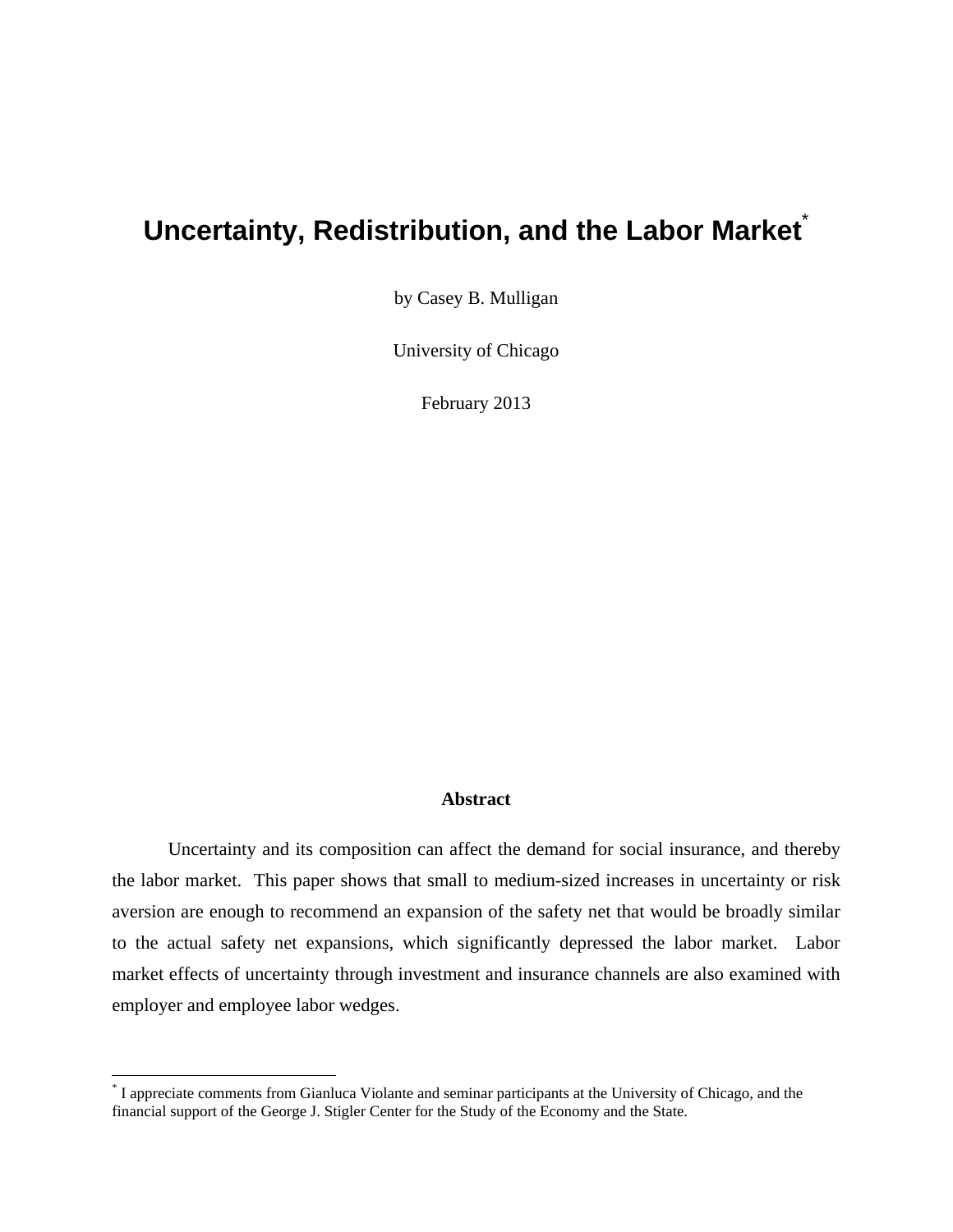During the depths of the Great Depression, Franklin Delano Roosevelt famously said "The only thing we have to fear is fear itself." (White House 2012) Americans and even economists were fearful during the fall of 2008 when large financial firms went bankrupt and financial markets were unable to operate normally. The public sector has been accused of creating signficant uncertainty during the past couple of years by ceasing normal budgeting procedures, creating an extraordinary volume of new regulation for the health and financial sectors, and running up the national debt with no clear plan as to paying it back.

 Various measures of uncertainty have emerged (Baker, Bloom and Davis 2011), as have explanations of why labor market activity might be sensitive to the amount of uncertainty (Bloom, et al. 2011). Even without drawing a distinction between fear and uncertainty, the explanations are incomplete because they tend to be investment intensive, and do not address the fact that wages and the quantity of labor moved in opposite directions over the past couple of business cycles.<sup>1</sup> On the first point, a familiar story is that uncertainty makes firms unwilling to invest, or their creditors willing to lend the funds to invest, and that the makers of investment goods find themselves without work. Yet real investment per capita in, say, 2011 was \$2,000 (2005 prices) less than it was in 2007, before the recession began. \$2,000 per capita is only

<sup>&</sup>lt;sup>1</sup> More specifically, models such as Bloom, et al.  $(2011)$ , see especially their equation 12) fail to generate the empirically observed "labor wedge" – a recession in which consumption and labor both fall while real wages do not. The body of this paper further discusses the labor wedge. More work is also needed to examine whether uncertainty *increases* investment, and labor more directly, through precautionary savings motives (Carroll 1997) .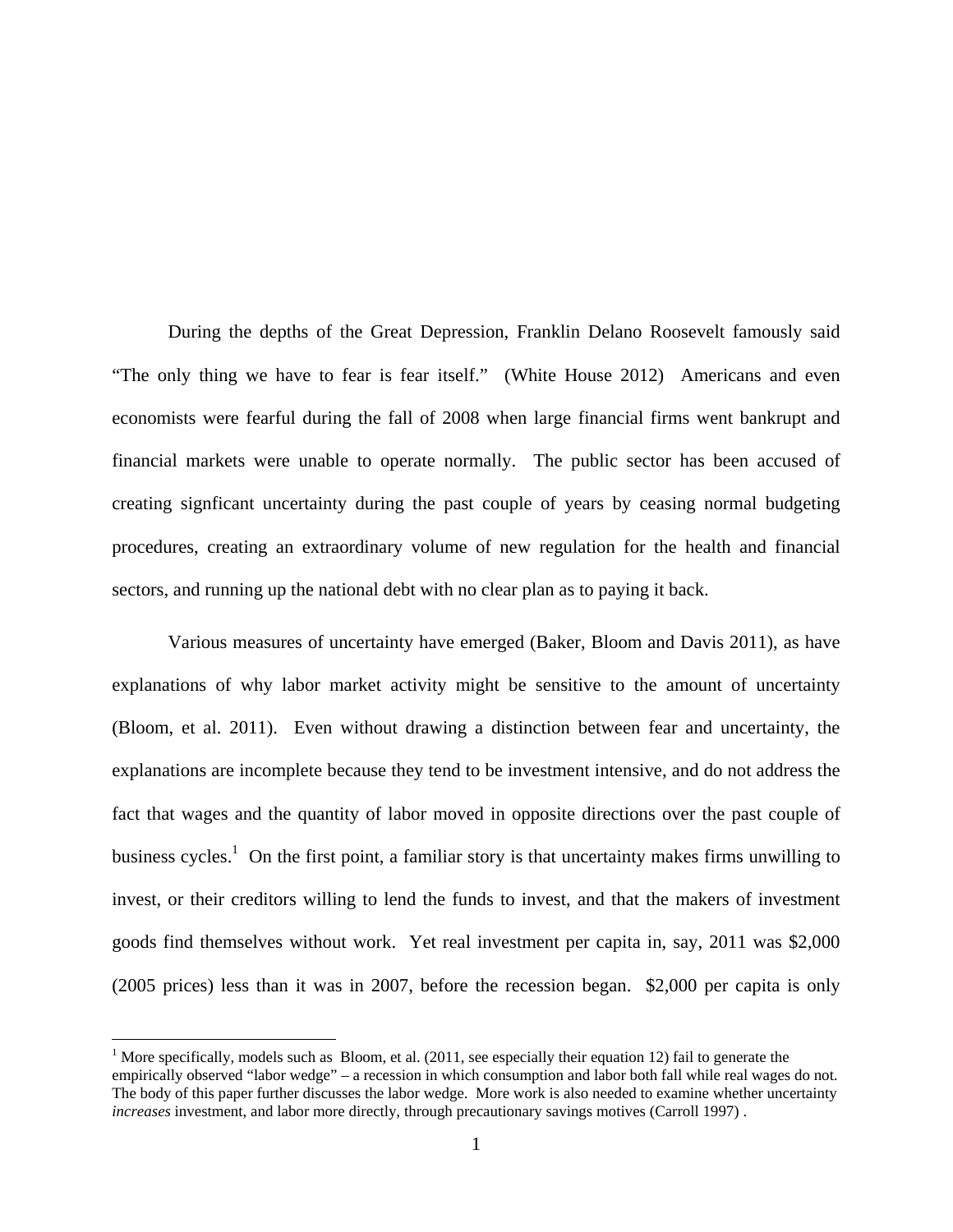about 4 percent of GDP, and a 4 percent reduction in aggregate labor demand is expected to reduce the aggregate quantity of labor by about one percent.<sup>2</sup> But in fact the employmentpopulation ratio was a full 7 percent less in 2011 than it was in 2007. In other words, even if we assume that the entire investment drop was a consequence of fear or uncertainty, the vast majority of the decline in the quantity of labor remains unexplained unless fear and uncertainty affect the labor market through another mechanism.

At the same time that fear and uncertainty spiked and the labor market contracted, various subsidy programs for the poor and unemployed expanded their eligibility rules and implemented more generous benefit formulas. Using the principal-agent model of the "equityefficiency tradeoff", this paper suggests that the demand for social insurance is an important, if not the primary, link between uncertainty and the quantity of labor. Before the recession, uncertainty and fear were relatively low, and society had settled on a balance between the amount of redistribution or social insurance and the amount of labor market inefficiency in the forms of a distorted size and composition of the workforce. This pre-recession balance was a function of both the technological tradeoff between equity and efficiency, the degree of risk aversion, and political factors. With the greater amounts of uncertainty and fear that prevailed after 2007, the technological tradeoff was different and/or risk aversion was greater, and society changed the balance between equity and efficiency in the rational direction of less labor market efficiency.

The size of this effect depends on the magnitude of the changes in social insurance program rules, which I have quantified elsewhere in terms of implicit marginal labor income tax

<sup>&</sup>lt;sup>2</sup> Here I assume a wage elasticity of aggregate labor demand of -3.3 (as it would be with an aggregate Cobb-Douglas production function with labor share 0.7) and a wage elasticity of aggregate labor supply of one. The labor quantity impact would be even less if the wage elasticity of labor supply were less than one, or investment industries were more capital-intensive than the rest of the economy.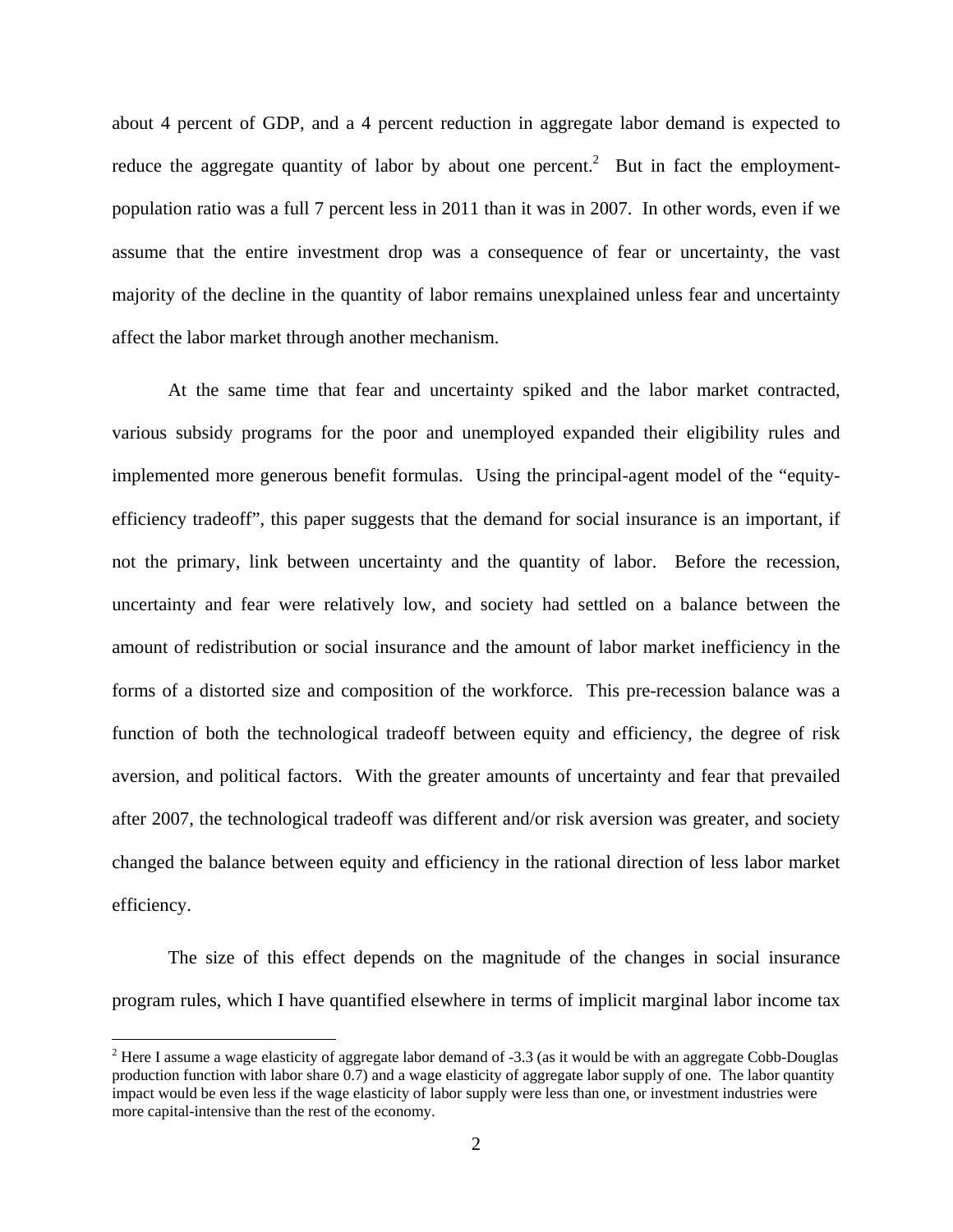rate changes (Mulligan 2012). Statutory marginal labor income tax rates facing the typical household head or spouse at the middle of the skill distribution increased about eight percentage points, and thereby reduced the after-tax return to working by almost fifteen percent, in less than two years. Marginal tax rate changes of this magnitude can easily reduce the quantity of labor by several percentage points.

#### **A Model of the Equity-Efficiency Tradeoff**

In the principal-agent model of the labor market, workers devote time and effort *n* to production. This includes time spent at work, time spent searching for new work, and effort devoted to enhancing and maintaining the productivity of those uses of time. The value produced by that effort is  $y = n + v + \varepsilon$ , where v and  $\varepsilon$  are the result of mean zero idiosyncratic random factors beyond the worker's control. For simplicity, the random factors act additively on the worker's effort, rather than multiplicatively as in Mirrlees (1971). My additive model is just a small adaptation of a special case of Holmstrom and Milgrom (1987) that has been applied to executive salaries by Rosen (1982), Garen (1994), and others.

Some of the random factors, embodied in  $v$ , are widely observable. The others, embodied in , are not observed, except by the worker himself who can infer their combined value by subtracting his effort and  $v$  from the value produced. I normalize  $\varepsilon$  so that it is uncorrelated with , and assume that the worker is risk-averse (more on this below). As a result, the worker optimally pools the result  $\nu$  of observed idiosyncratic random factors in a full-information insurance market: when  $\nu$  is observed he pays it to the insurance group, or receives  $\nu$  from the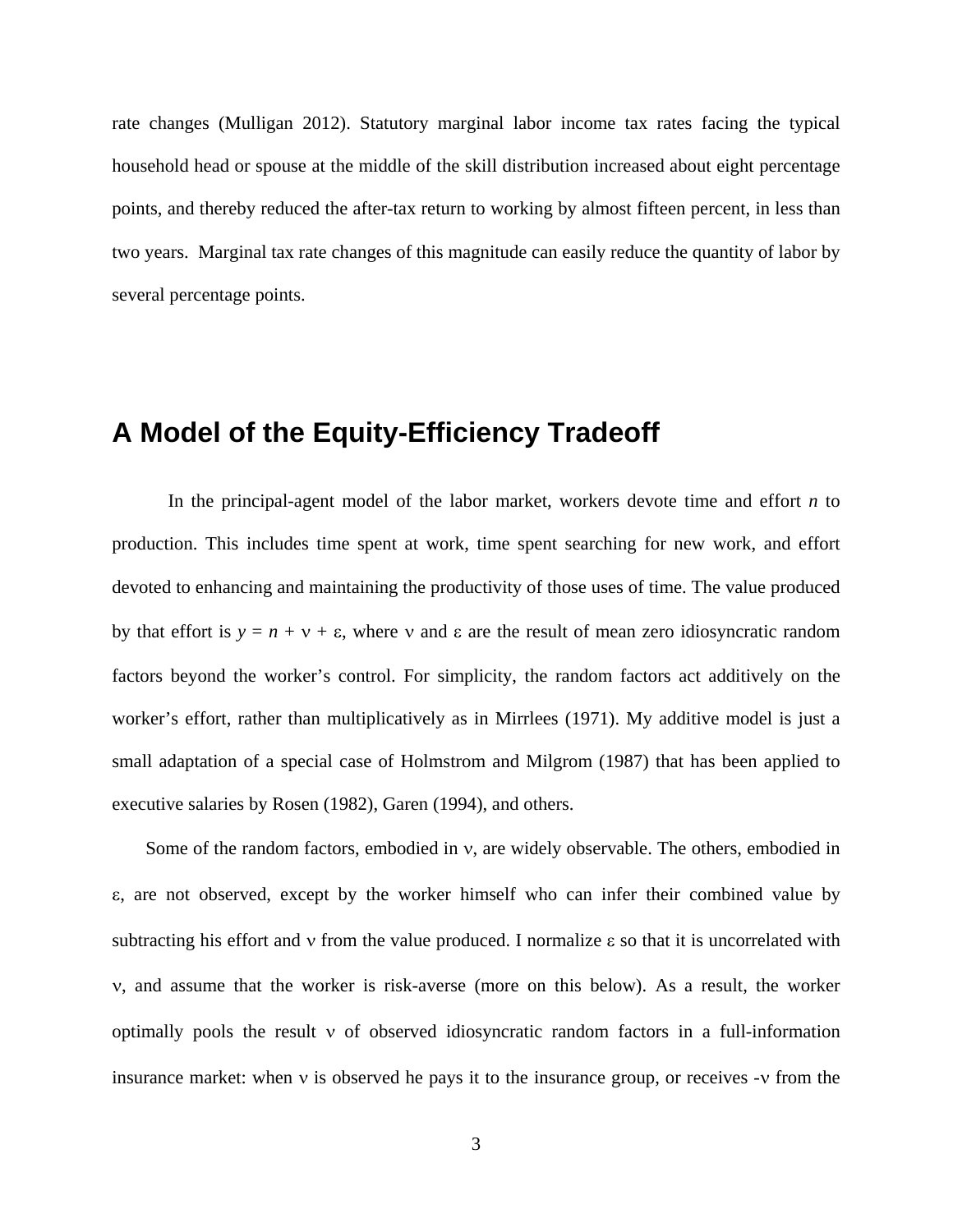group in case its value is negative. In theory the insurance group is infinitely large and free from administrative costs so that total insurance premiums (from the group members with positive vs) exactly finance total insurance awards (paid to group members with negative vs). In practice, the insurance group may be co-workers, family members, church members, etc.

Even with insurance against the observed random factors, the remaining value produced  $n + \varepsilon$  is still random. The purpose of this paper is to examine possible ways of insuring the idiosyncratic  $\epsilon$  risk, and deriving the effects of the amount and composition of uncertainty on the efficient amount of that insurance.

Suppose that a worker additionally enters into an imperfect information social insurance arrangement in which she pays a fixed fraction of her earnings  $n + \varepsilon$  (net of payments with respect to full-information  $\nu$  insurance) and receives an insurance benefit that is a linear function of net income. Her disposable income  $c$  is therefore a linear function of earnings, the intercept of which I denote as  $b$  and the slope I denote as  $\mu$ :

$$
c = (n + \varepsilon)\mu + b \tag{1}
$$

The social insurance system has a budget constraint that relates benefits it pays to people having zero income to payments it receives from people having positive income:

$$
b = \frac{1 - \mu}{1 + \phi} \overline{n} \tag{2}
$$

where  $\bar{n}$  is the average effort by members of the insurance system.  $\phi \ge 0$  is an administrative or stigma cost reflecting the possibility that social insurance benefits might be worth less than they cost. The average idiosyncratic risk  $\varepsilon$  is zero but I explain below how the cross-section distribution might be related to aggregate "shocks."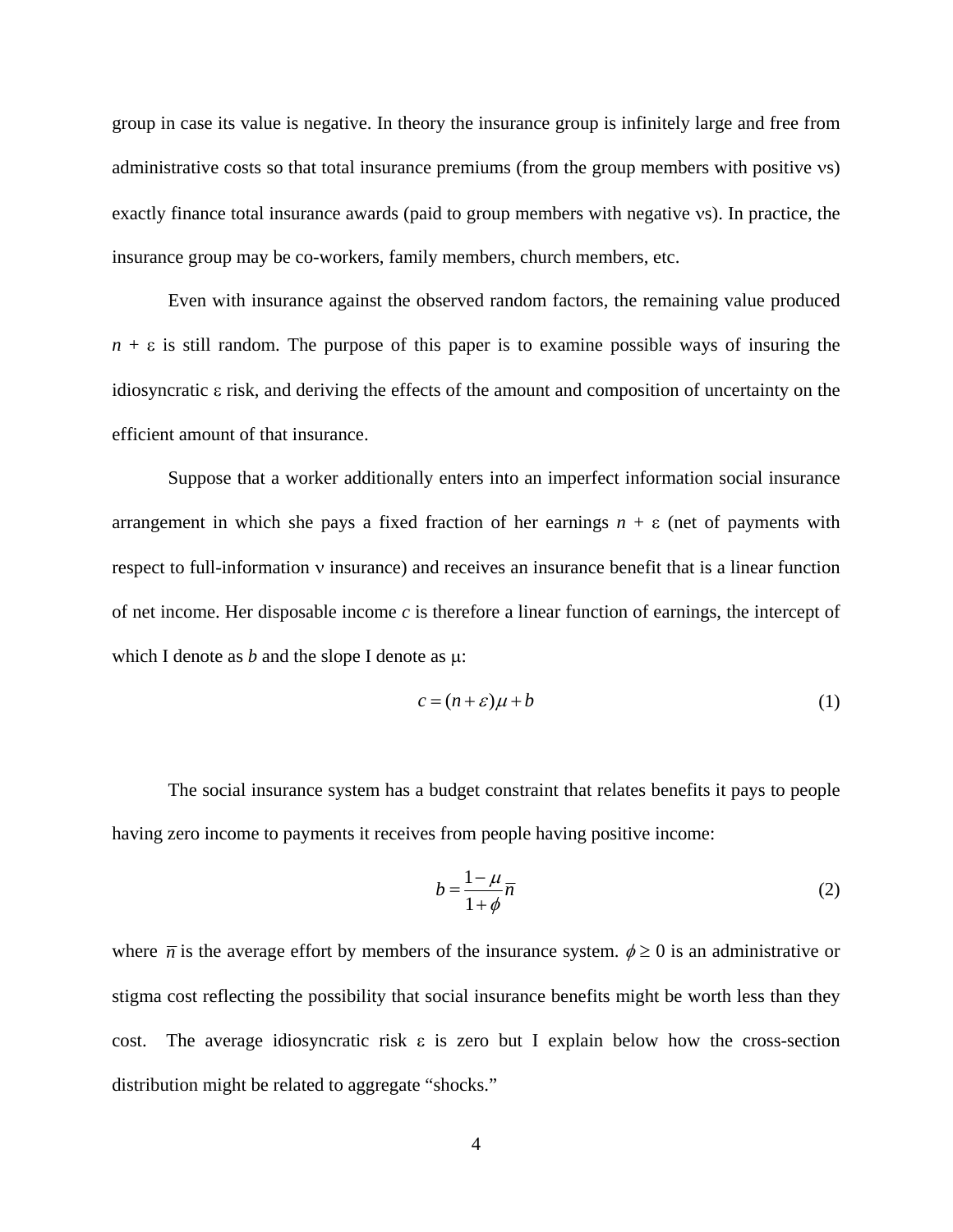Workers have a smooth von Neumann and Morgenstern (1944) utility function *u* defined over their value of consumption net of the costs of effort, with strictly positive first derivative and strictly negative second derivative in the relevant range. Their expected utility function is therefore:

$$
\int u \left( \mu n + \mu \varepsilon + \frac{1 - \mu}{1 + \phi} \overline{n} - \gamma \frac{\eta}{\eta + 1} n^{(\eta + 1)/\eta} \right) dG(\varepsilon) \tag{3}
$$

where  $G$  is the distribution of random factors  $\varepsilon$  (continuous, with all finite moments), and the constant  $\eta > 0$  is the wage elasticity of labor supply. The constant  $\gamma > 0$  is a preference parameter, so that the marginal rate of substitution between labor *n* and disposable income *c* has no wealth effects on labor. As a result, any worker facing this social insurance program will desire labor in the amount  $n = (\mu/\gamma)^n$ . The desired labor increases with  $\mu$  because  $\mu$  is the reward the worker receives for exerting effort; the remaining fraction  $(1-\mu)$  of results of effort goes to the social insurance system.

I assume that actual labor coincides with desired labor, which means that the social insurance system has no influence on the worker's labor decision aside from the parameters  $\mu$ and *b* of the safety net benefit formula. As a result, average labor  $\bar{n}$  is also equal to  $(\mu/\gamma)^{\eta}$ , which is generally different from the socially efficient labor  $n^* = (1/\gamma)^n$  that equates the marginal rate of substitution to the social product of effort.

Because workers choose their effort before knowing the final outcome  $\varepsilon$ , the only source of randomness in (3) is the  $\mu$  term. A smaller value for  $\mu$  therefore means a lesser amount of risk faced by the worker, and more equal disposable income for workers who end up with different values of  $\varepsilon$ , but it also means less effort and thereby less aggregate income. This is known as the "equity-efficiency tradeoff," or less often as a "safety-efficiency tradeoff."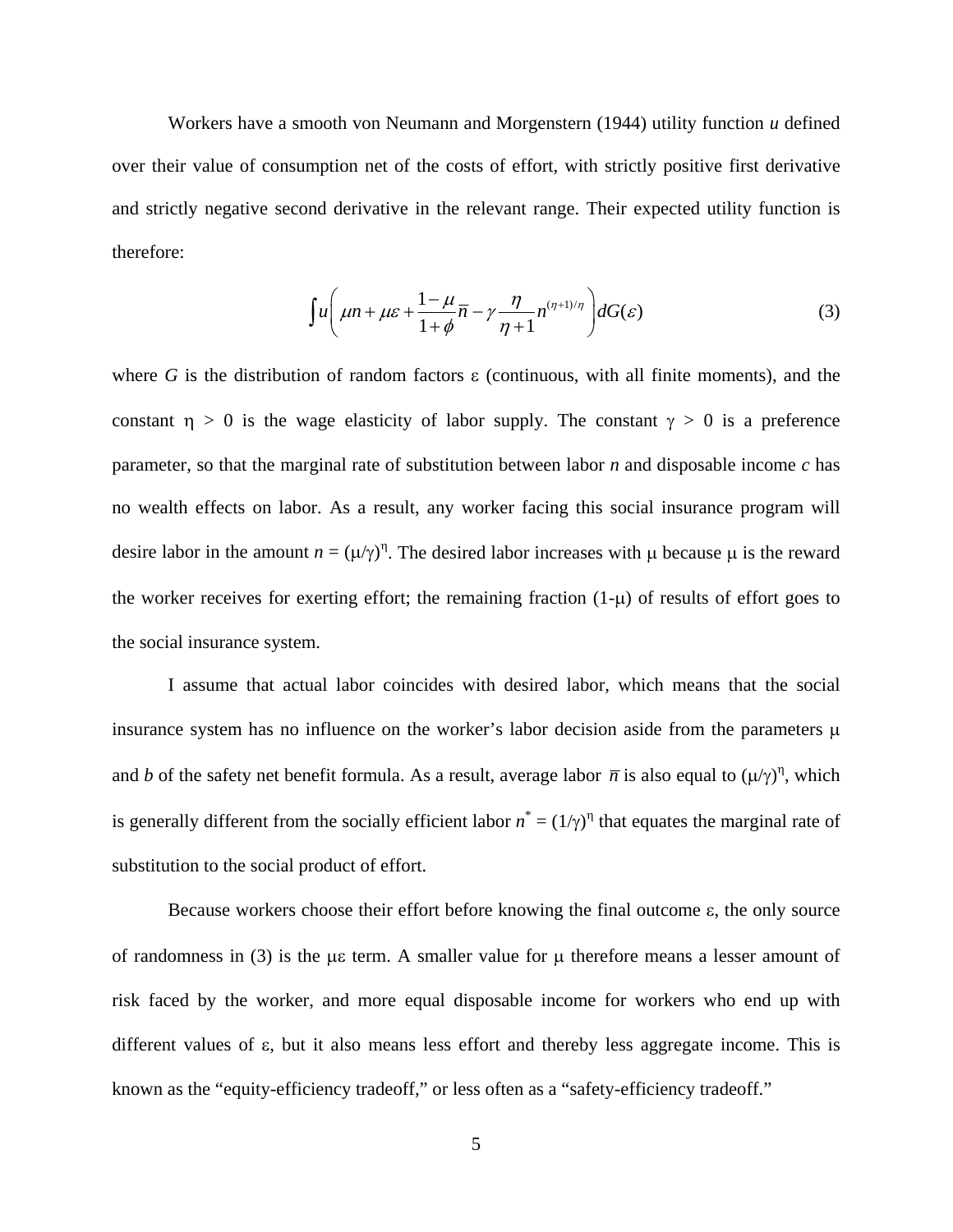The equity-efficiency tradeoff can be analyzed quantitatively by considering a measure of equity or safety *S* that is negatively related to the standard deviation of disposable income  $S = (1$  $(s_0 + s_c)^{-1} = (1 + \mu s_c)^{-1}$ , where  $s_c$  is the standard deviation of the random factor  $\varepsilon$ . By eliminating  $\mu$ from the safety equation and the average labor equation  $\bar{n} = \mu^n n^*$ , we have a single equation for the tradeoff:

$$
S = \frac{1}{1 + s_{\varepsilon} \left(\frac{\overline{n}}{n^*}\right)^{1/\eta}}
$$
(4)

More safety *S* achieved with more social insurance  $(1-\mu)$  means less labor efficiency  $\bar{n}/n^*$ , and vice versa.<sup>3</sup> Figure 1 displays the tradeoff in a simple diagram, with safety measured on the vertical axis and efficiency on the horizontal axis. Points to the northwest on the frontier shown in Figure 1 correspond to more social insurance—that is, low values for  $\mu$ —and points to the southeast correspond to less social insurance. The red line is the equity-efficiency frontier, because combinations of equity and labor efficiency beyond it are not possible since equalizing outcomes reduces incentives to supply labor.

# **Possible Changes in the Equity-Efficiency Tradeoff, and the Optimal Degree of Social Insurance**

 $3$  Both safety and efficiency measures vary between zero and 1. Safety is zero and efficiency is 1 when the selfreliance rate is 1 (no sharing of the imperfect information risks). Safety is 1 and efficiency is zero when all of the risks are shared.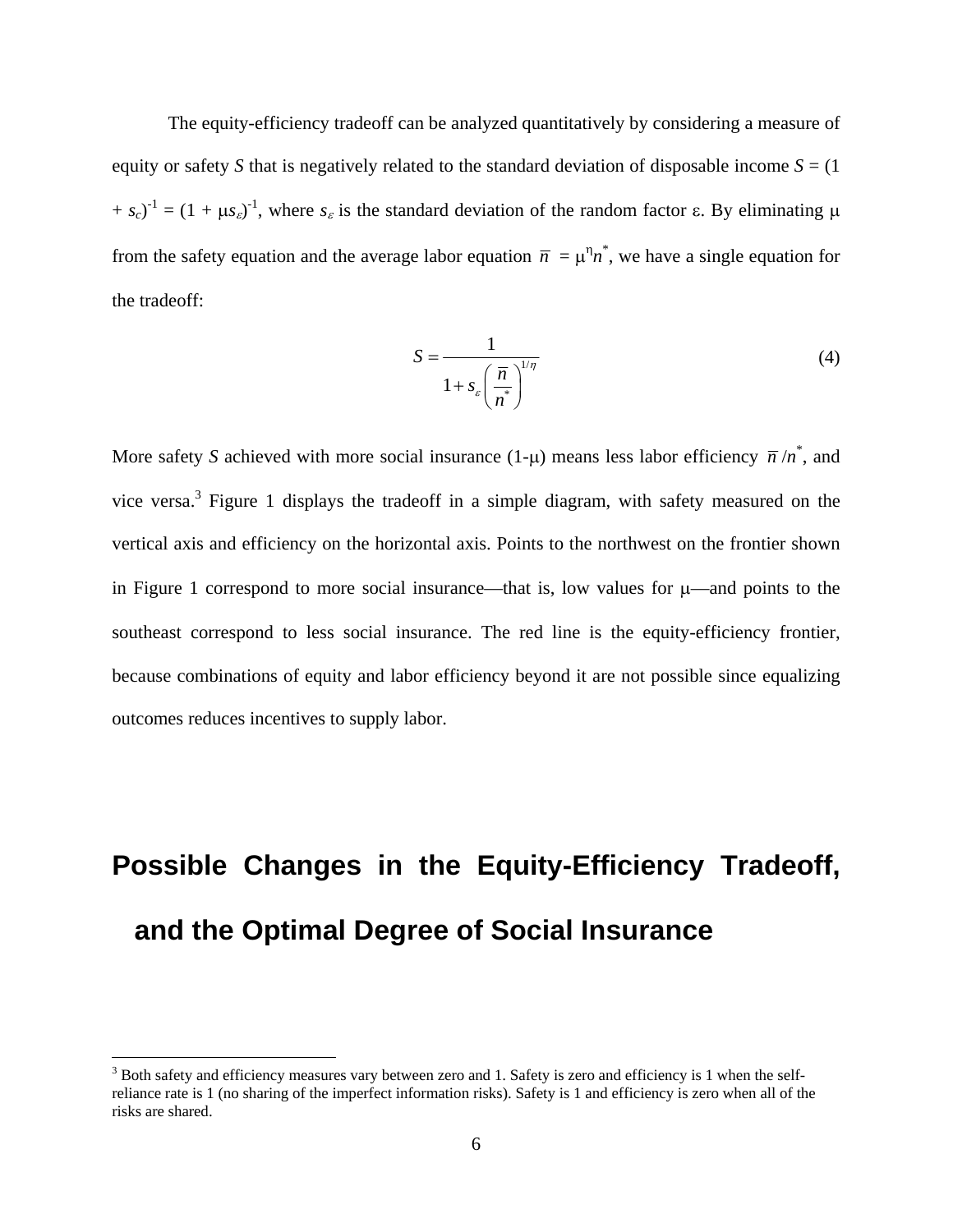Both safety and labor efficiency are desirable, and overall efficiency strikes a balance between the two. The optimal amount of social insurance can be described as the value of  $\mu$ —a point on the equity-efficiency tradeoff shown in Figure 1—that maximizes worker expected utility.

$$
\int u \left( \mu \varepsilon + \frac{1 + \phi \mu}{1 + \phi} (\mu / \gamma)^{\eta} - \gamma \frac{\eta}{\eta + 1} (\mu / \gamma)^{\eta + 1} \right) dG(\varepsilon) \tag{5}
$$

It is straightforward to prove that the optimal amount of social insurance depends on the amount of risk the worker faces, as embodied in the distribution function *G*.

*Proposition 1* The optimal amount of social insurance  $(1-\mu)$  increases with the standard deviation  $s_{\varepsilon}$  of the random factor  $\varepsilon$ , holding constant higher-order moments of the distribution *G*.

*Proof* Because *u* is smooth, I prove the proposition by using its Taylor expansion (in the neighborhood of  $\varepsilon = 0$ ) in the worker expected utility expression:

$$
u\left(\frac{1+\phi\mu}{1+\phi}(\mu/\gamma)^{\eta}-\gamma\frac{\eta}{\eta+1}(\mu/\gamma)^{\eta+1}\right)+\int\sum_{k=2}^{\infty}\frac{u^{(k)}}{k!}(\mu\varepsilon)^{k}dG(\varepsilon)
$$
  
= 
$$
u\left(\frac{1+\phi\mu}{1+\phi}(\mu/\gamma)^{\eta}-\gamma\frac{\eta}{\eta+1}(\mu/\gamma)^{\eta+1}\right)+\sum_{k=2}^{\infty}\frac{u^{(k)}}{k!}\mu^{k}G_{k}
$$

where  $u^{(k)}$  denotes the *k*th derivative of *u* evaluated at  $\varepsilon = 0$  and  $G_k$  denotes the *k*th moment of *G*. The first derivative of expected utility with respect to  $\mu$  has one term involving the second moment of *G*, and it is linear with a negative coefficient because *u* is concave. Thus the optimal  $\mu$  falls, and the optimal (1- $\mu$ ) increases, with the second moment.

There are a couple of reasons to think that standard deviation  $s_{\varepsilon}$  of the random factor  $\varepsilon$ was greater after 2008 than it was before. One is that capital market and other aggregate events made it more difficult for market participants to distinguish bad outcomes that should be blamed on low effort from bad outcomes that were just unlucky. In this view, an aggregate shock does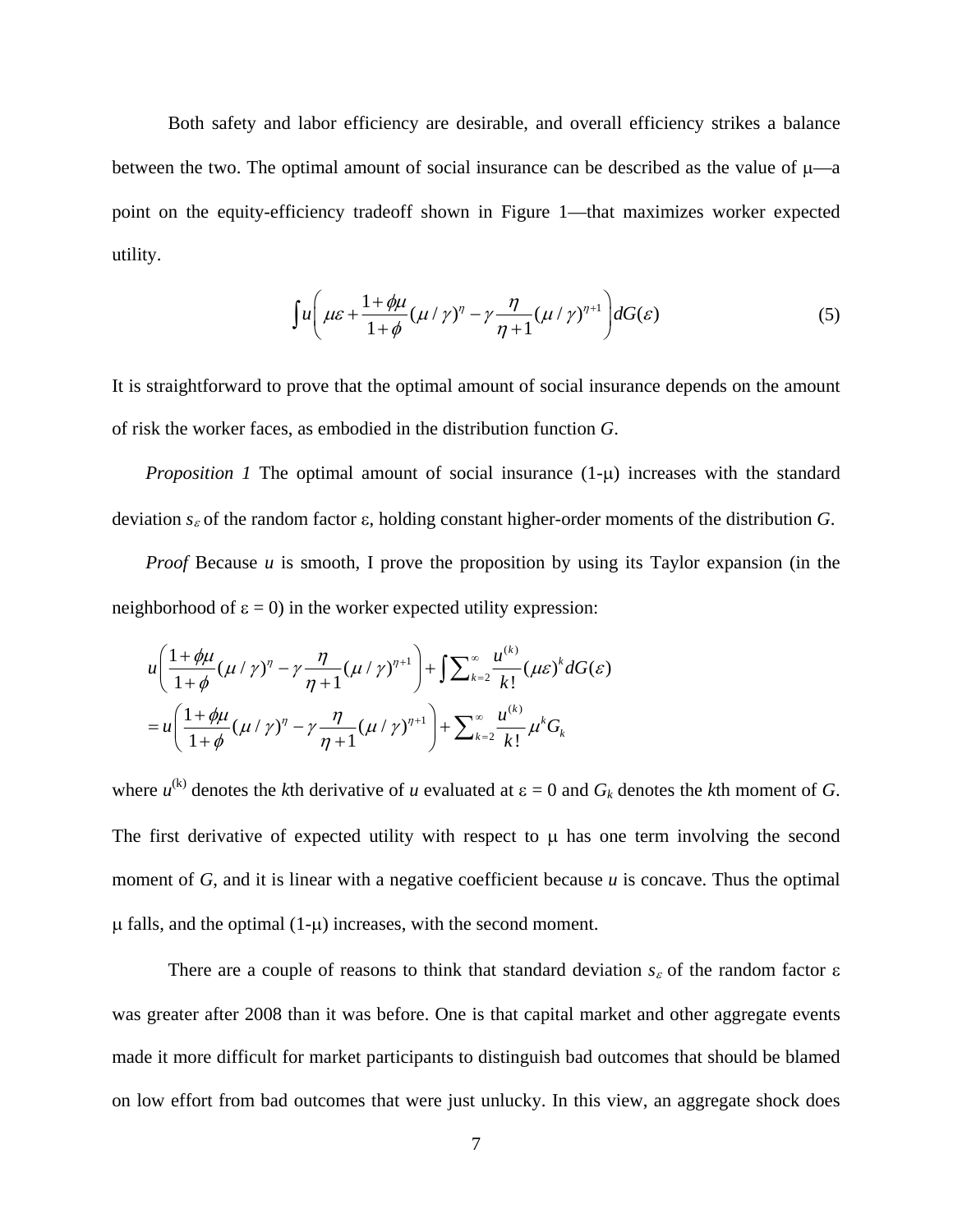not necessarily change the total amount of idiosyncratic risk – the variation of labor productivity *y* around labor time and effort supplied – but rather changes its composition between the unobserved category  $\varepsilon$  than the observed category  $v$ . When the change is in the direction of more unobserved idiosyncratic risk, workers replace part of the full-information insurance lost by adding to their imperfect-information insurance, despite the latter's cost in terms of labor inefficiency. Figure 2 illustrates the change that might have occurred between 2007 and 2009. As workers began to face more risk—the equity-efficiency frontier shifted down from red to gray the safety net could have remained as it was in 2007, in which case labor market efficiency might have remained constant too. But then workers would have substantially less safety, as with the hollow circle in Figure 2. In that unfortunate situation, workers may prefer to recover some of the lost safety by reducing labor efficiency, as with the solid circle on the gray 2009 equityefficiency frontier.<sup>4</sup>

A related argument is that the variance of  $\varepsilon$  increased without any reduction in the variance of v. Still, workers desire to have more imperfect-information insurance, despite its cost in terms of labor inefficiency. Either way, less labor is the result of the safety net expansion in the sense that the safety net could have been kept constant, in which case labor would have remained constant. But the safety net expansions were themselves a response to another shock increased uncertainty—and keeping the safety net constant might not have been the best response to that additional uncertainty. The recession, which is by definition a drop in aggregate labor market activity, may have been preventable by keeping the safety net constant, but the cost of preventing it would have been too high in terms of the risks that workers would have borne

<sup>&</sup>lt;sup>4</sup> A related argument is that the equity-efficiency tradeoff is fixed, but the optimal balance of equity and efficiency has changed since 2007 because people became more risk-averse, at least temporarily. See Holmstrom and Milgrom (1987, 323) for a risk-aversion comparative static.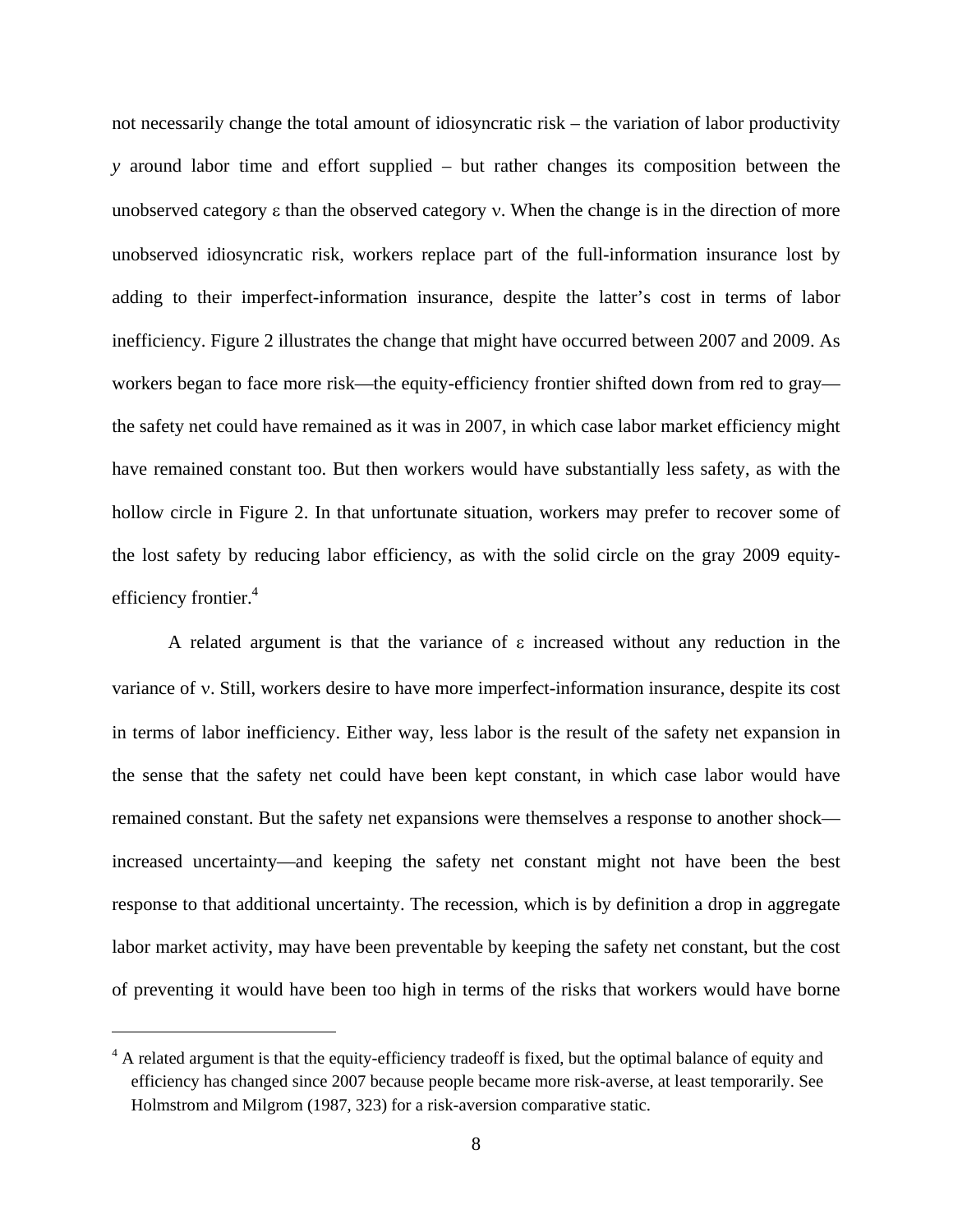without government help. In this sense, one might say the ultimate cause of the recession was the change in the equity-efficiency tradeoff mediated through an expanded safety net.

A smaller value for the stigma parameter  $\phi$  induces an optimal movement along Figure 1's equity-efficiency frontier in the direction of more social insurance. A greater degree of risk aversion has a similar effect.

### **Quantitative Estimates of Risk and Marginal Tax Rate Changes since 2007**

Economists have noted that uncertainty has increased a lot since 2007, and they have offered measures of the amount of added uncertainty (Bloom, et al.  $2011$ ).<sup>5</sup> One commonly cited measure is the Chicago Board Options Exchange's Volatility Index, sometimes called the fear index or VIX, which is based on market forecasts of the volatility of an index of stock prices. The monthly version of the series is plotted in Figure 3, and has percentage units of thirty-day annualized rates of return (Chicago Board Options Exchange 2009). The index increased by a factor of two from the first half of 2007 to the second half, and then by at least another factor of two by the end of 2008. The index returned to its late-2007 level in early 2010 and again in late  $2010^{6}$ 

1

<sup>&</sup>lt;sup>5</sup> So far, economists have not suggested that the labor market effects of uncertainty would work through marginal tax rates, but rather that uncertainty discourages firms from undertaking new investment projects or otherwise expanding their payrolls (Bloom, et al. 2011).

<sup>&</sup>lt;sup>6</sup> Note that the VIX is probably not a good indicator of idiosyncratic risk (as opposed to aggregate risk, which depends on whether the volatility of average stock prices derives from redistribution or aggregate shocks), which is featured in my model of the equity-efficiency tradeoff. However, to the extent that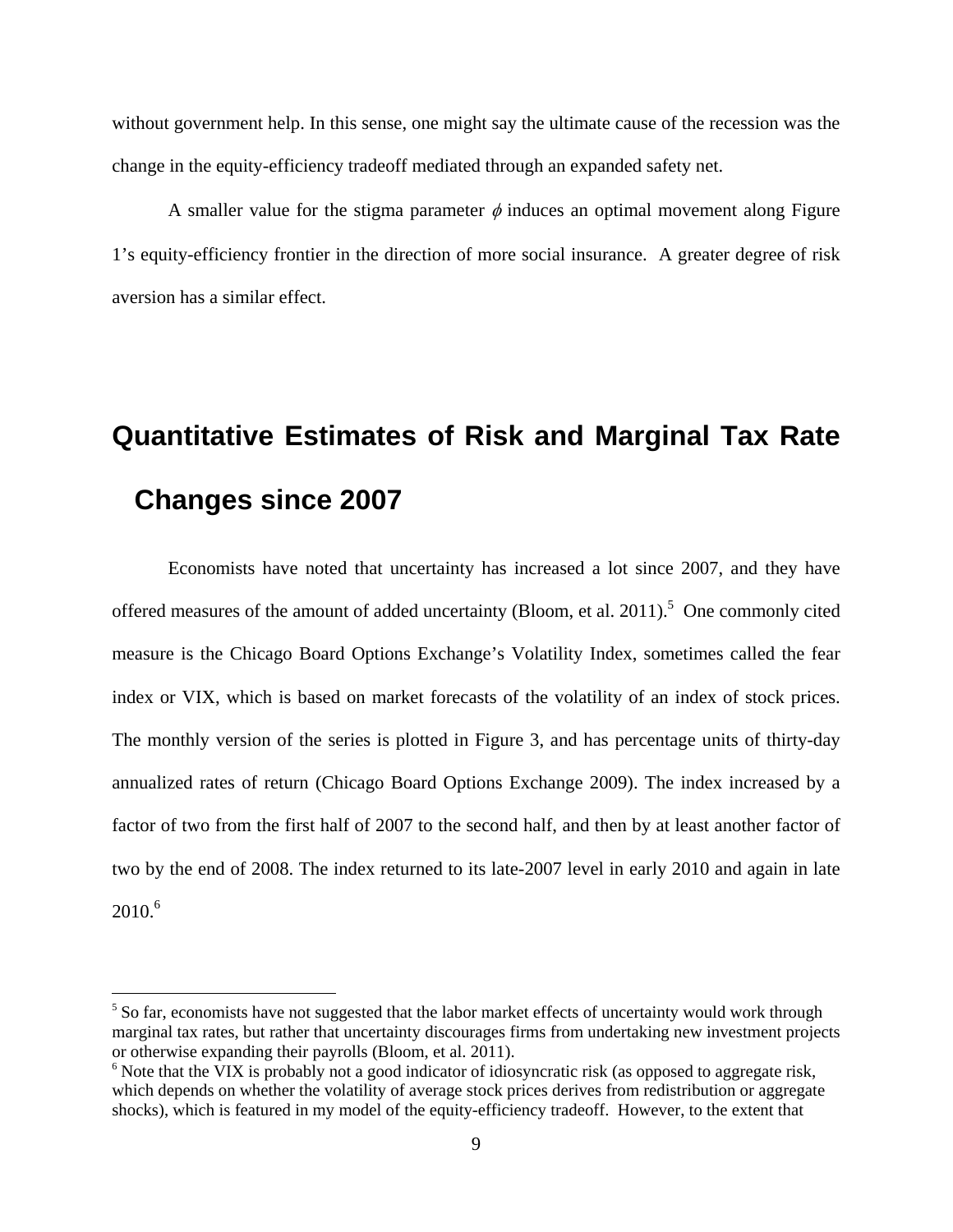Even if the amount and composition of uncertainty remained constant, the degree of risk aversion could vary over time, which could simultaneously change asset prices (Campbell and Cochrane 1999) and the demand for social insurance (represented in my model as the degree of concavity of the utility function *u*). For example, the economic expansion prior to 2007 might have been a time of low risk aversion in which people were especially willing to purchase risky assets and especially eager to forgo social insurance in order to have a more efficient labor market.

Monetary economists also say that the demand for liquidity increased following 2007 (Diamond and Rajan 2011), and surging prices of U.S. government securities are consistent with their interpretation (Lucas 2008). Safety net payments may share some liquidity and risk characteristics with government securities—indeed, food stamp program beneficiaries receive their benefits on a debit card (Eslami, Filion and Strayer 2011)—which could be modeled as an increase in the preference for, or a decrease in the preference against, safety net payments. In my model, a reduction in the welfare stigma cost  $\phi$  is another way that the optimal amount of social insurance could increase, and labor efficiency decrease.

Holmstrom and Milgrom (1987, 323) give an example, consistent with the model above, with constant absolute risk aversion in which the optimal self-reliance rate ( $\mu$  in my notation,  $\alpha$ in theirs) has a closed form solution as a function of the standard deviation of the income risk being insured ( $s_{\varepsilon}$  in my notation), the coefficient of absolute risk aversion *r*, and a parameter governing the disutility of effort. Holding the effort-disutility parameter constant, the comparative statics for their model's optimal self-reliance rate are (my notation):

1

wage or earnings inequality is an indicator of idiosyncratic risk, it suggests that idiosyncratic risk may have increased significantly since 2007.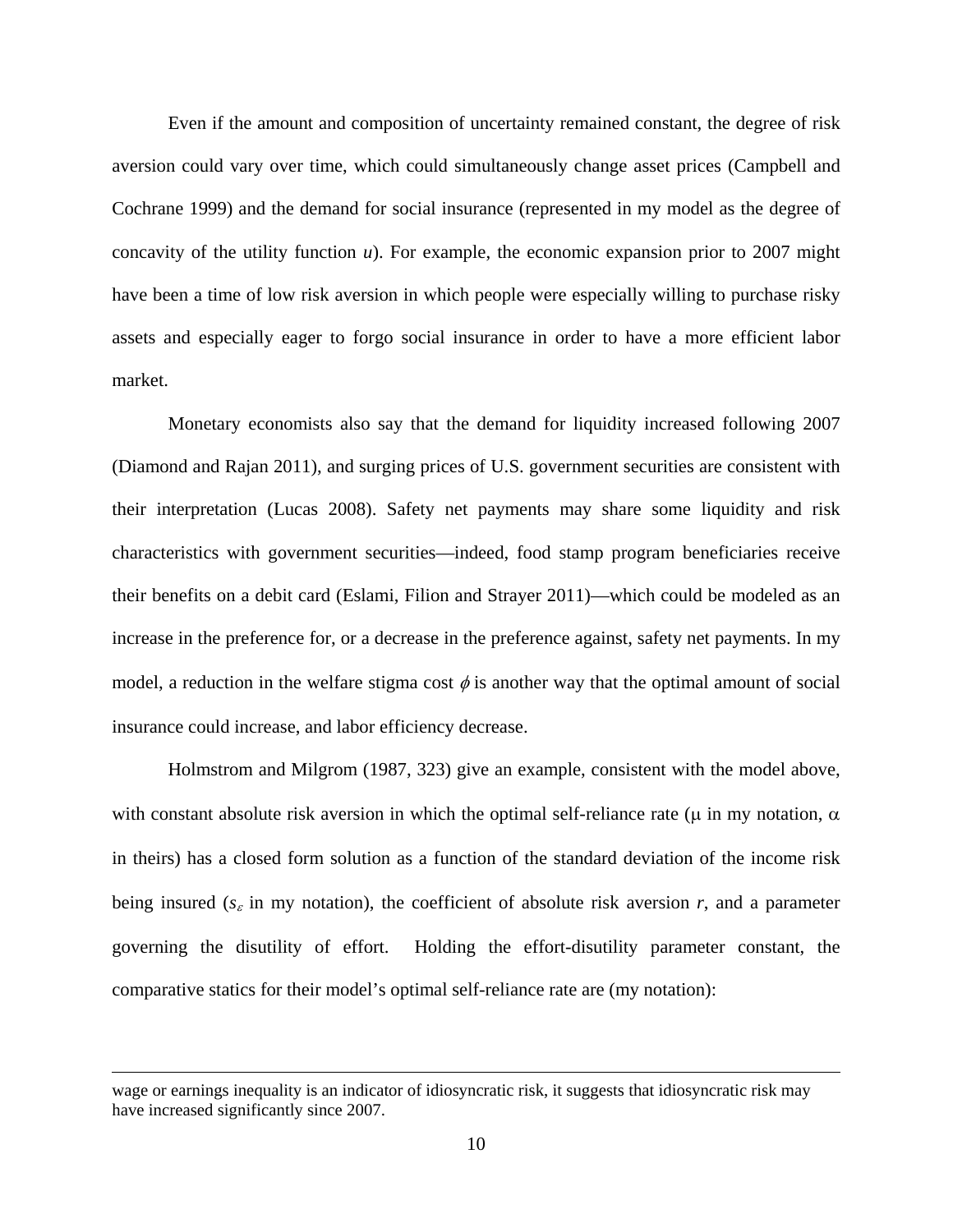$$
d \ln \mu = -(1 - \mu)2(d \ln s_{\varepsilon}) - (1 - \mu)(d \ln r) \tag{6}
$$

Appendix I contains the derivation of equation (6).

Figure 4 displays Mulligan's (2012) measure of the statutory marginal labor income tax rate for household heads and spouses in the middle of the skill distribution, including the marginal tax rates implicit in the many federal and state anti-poverty programs. Its changes derive primarily from changes in eligibility and benefit rules for the unemployment insurance program and related subsidies, and for the food stamp program. Its level (but not its changes) reflects actual rates of program participation, which is why the rates shown in Figure 4 are less than reported by studies that examine the rates faced by persons who participate in all programs for which they are eligible (Romich, Simmelink and Holt 2007).

The marginal labor income tax rate began at about 40 percent and peaked in late 2009 at more than 48 percent. In terms of the log self-reliance rate, that's a decrease of almost 0.15.

Assuming for the moment that the optimal self-reliance rate were also about 0.44, then the comparative static elasticities in equation (6) are about -0.88 and -0.44, respectively. Thus, an increase in the log of that standard deviation of about 0.17 would justify a reduction in the log self-reliance rate of 0.15. The same self-reliance rate reduction could also be justified by a 0.34 increase in the log of the coefficient of absolute risk aversion, or some combination of added variance and added risk aversion. Moreover, microeconomic wage data suggest that wage variability was high during the recession, with a log standard deviation change of about 0.07 (see Appendix II). Thus, the Holmstrom and Milgrom (1987) approach does not require especially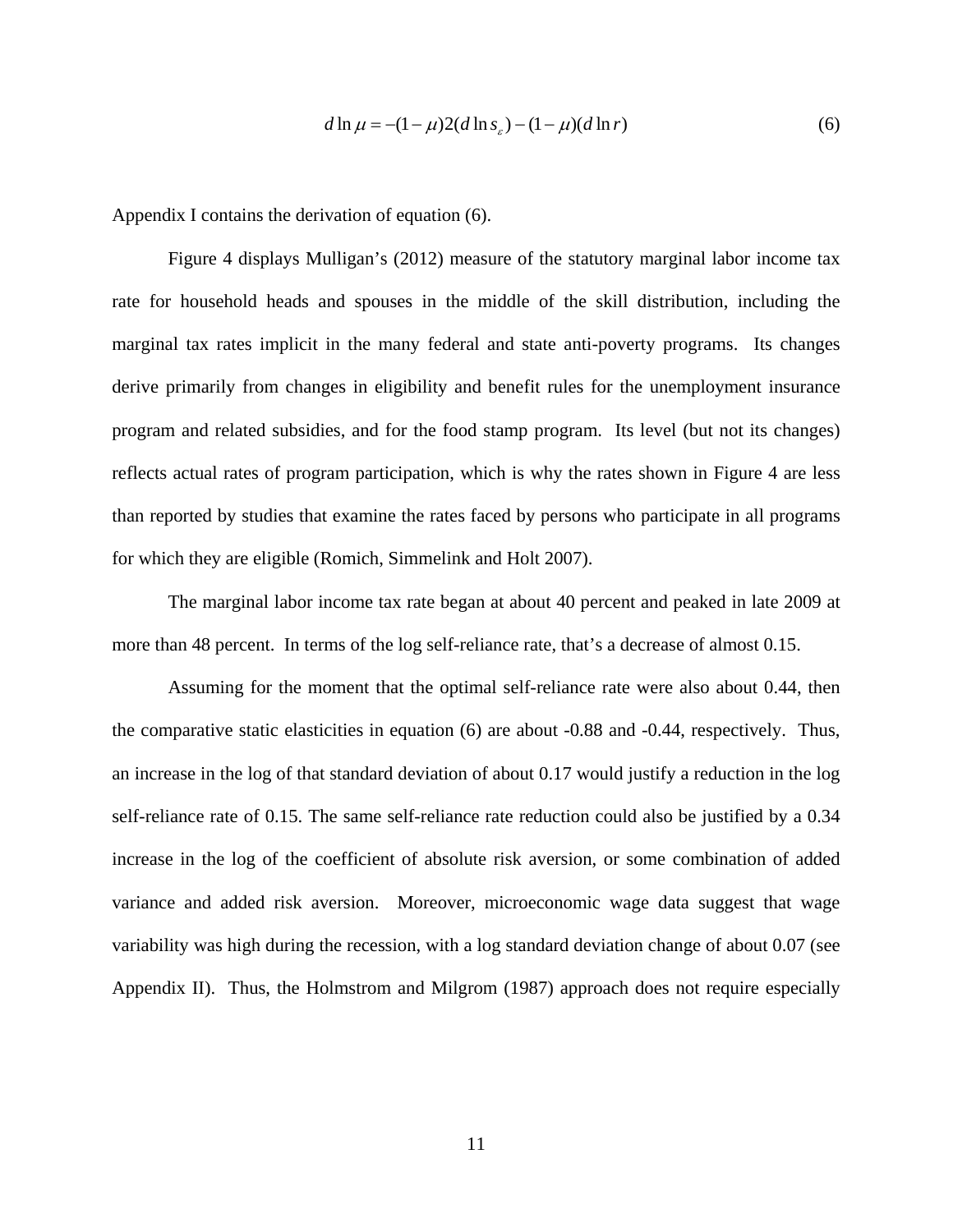large increases in uncertainty or risk aversion in order to recommend an expansion of the safety net that would be broadly similar to the actual safety net expansions.<sup>7</sup>

Regardless of whether it was optimal to reduce the log self-reliance rate by 0.15, it happened and that reduction is expected to significantly depress the labor market. Mulligan (2012) finds that marginal tax rate changes of the amounts shown in Figure 4, with a 0.4 wage elasticity of *aggregate* labor supply that is less than most reported in the literature, explain at least half of the actual reduction in per capita work hours between the end of 2007 and the end of 2009. With a larger (and thereby more reasonable) wage elasticity of aggregate labor supply, even more of the hours decline can be explained.

#### **Wages and Wedges in the Labor Market**

 $\overline{a}$ 

 Labor wedges are another way to categorize various effects of uncertainty and other factors on labor market outcomes, and thereby distinguish some of the channels by which uncertainty might be depressing the labor market. When employers perceive a new cost of employment in addition to employee compensation, or decide to increase their markup over marginal cost, labor productivity grows more than compensation per hour. Equivalently, compensation per hour grows less than labor productivity, because employers hire up to the point that their marginal revenue product of labor equals the total cost of hiring additional labor. A per-employee fine, such as the fines levied by the Affordable Care Act, are examples of new employment costs in addition to employee compensation. In theory, these taxes create a

 $<sup>7</sup>$  This approach is arguably too powerful because it predicts significant increases in the amount of redistribution</sup> when they do not occur. See, for example, the Meltzer and Richard (1981) model of inequality and redistribution and Peltzman (1980) and Perotti (1996) on its incongruence with the time series and cross-country evidence.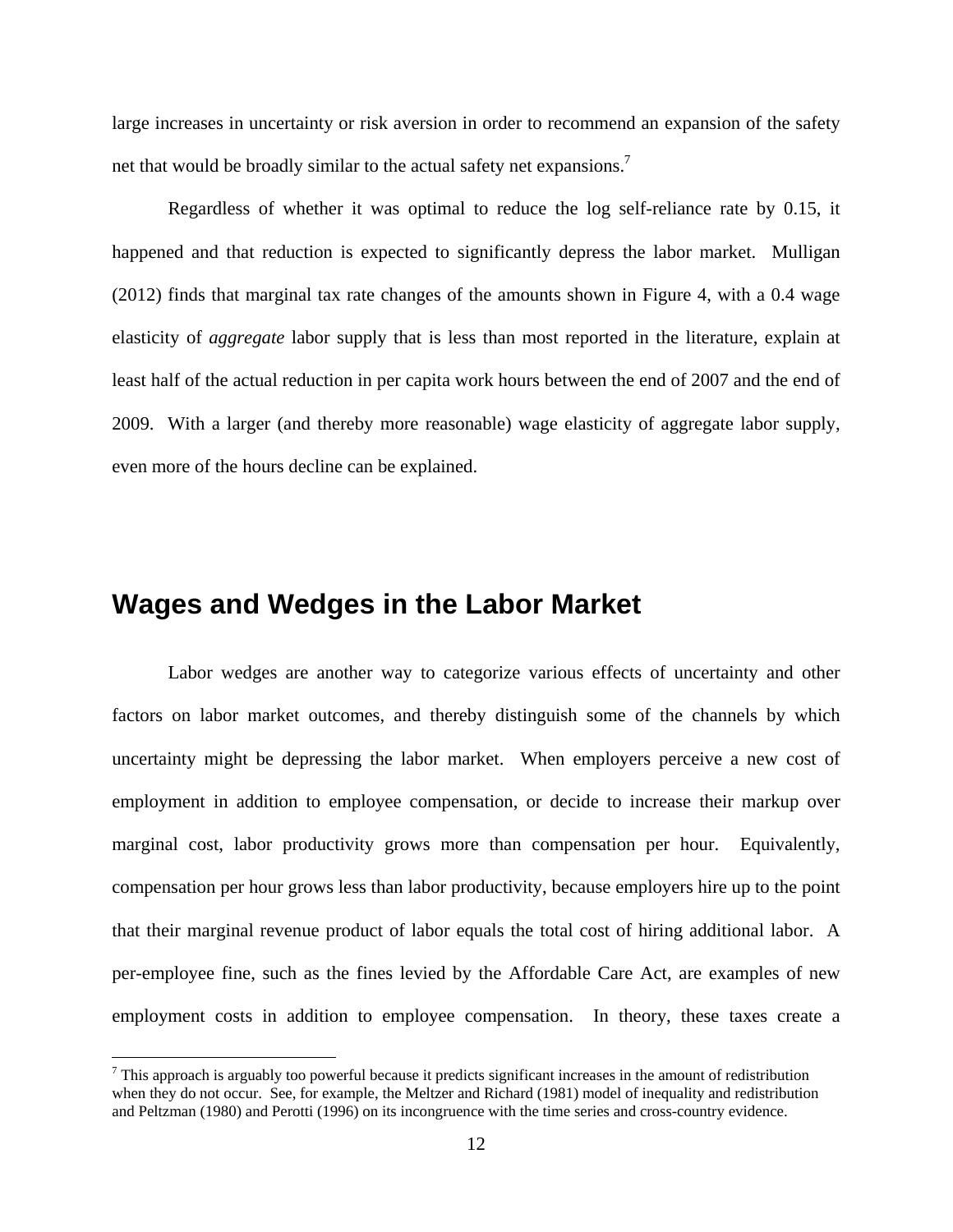productivity-wage wedge of the same percentage as the tax itself. Anticipated severance costs, and other costs of downsizing, create the same sort of wedge between contemporaneous wages and productivity, and this wedge would grow as uncertainty increased the probability of downsizing events.

 When employees perceive a new cost of employment, such as a new payroll tax on employees, added child-care costs, or new subsidies for the unemployed, the households' marginal rate of substitution (*MRS*, sometimes described as the reservation wage of the marginal worker) falls more, or rises less, than wages do.  $8\text{ A}s$  explained above, added uncertainty may motivate more safety net program benefits, which add to this wedge with a percentage equal to the percentage reduction in the post-fisc share of wages accruing to employees as a consequence of their work decision. Together the growth in the employer and employee wedges cause labor productivity to grow more, and fall less, than the *MRS*.

$$
d\ln(\text{labor productivity}) = d\ln(\text{employee wedge}) + d\ln(\text{real wage})
$$
  

$$
d\ln(\text{real wage}) = d\ln(\text{employee wedge}) + d\ln MRS
$$
 (7)

Note that both wedges have log changes that are in the same units, which are essentially units of a tax rate. For example, to a first order approximation a two percent payroll tax would increase the log employer wedge by 0.02 if levied on employer (and not counted in employee compensation for the purposes of measuring the real wage) and increase the log employee wedge by 0.02 if levied on employee.

 Figure 5 displays the quarterly employer (dashed) and employee (solid) wedges from 2007 through the end of 2011, applying the formula (7) measuring productivity as real GDP per

1

<sup>&</sup>lt;sup>8</sup> The employee wedge captures any wealth effect or precautionary savings motive as long as it is adequately summarized by consumption as it in the permanent income model.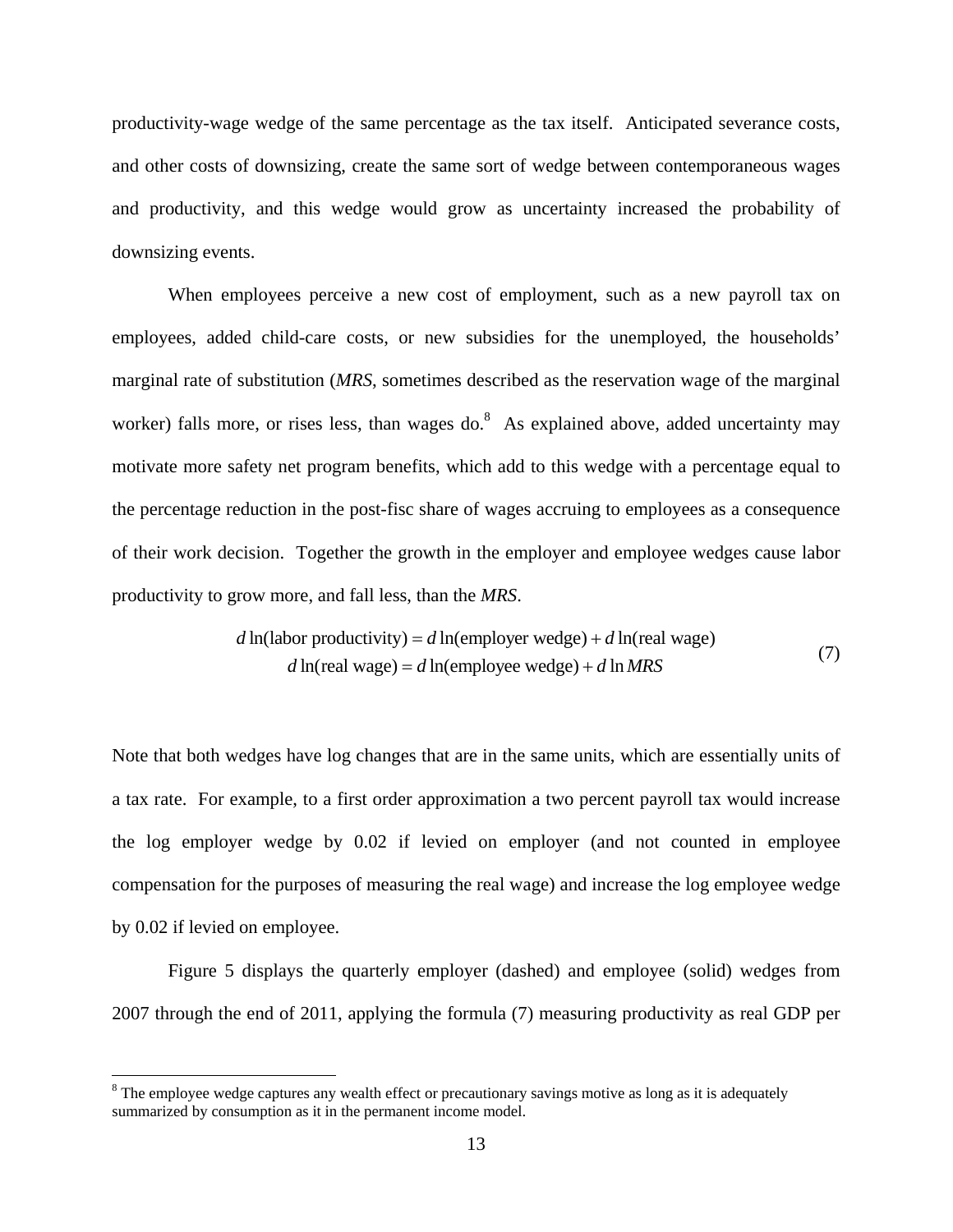manhour, the real wage as real employee compensation per manhour, and the log *MRS* change as the log change in real consumption per capita plus the log change in hours worked per adult.<sup>9</sup> Also shown as a dotted series in the Figure is minus one times the log change in the after-tax share formed from Figure 4's marginal tax rate series. In theory, the solid and dotted series should coincide, at least if the marginal tax rate and other series were not measured with error and the proper marginal rate of substitution function were used. Although the two series are constructed from completely different data sources, they coincide closely through 2010 both in terms of direction and magnitude. Both the after-tax share and the employee wedge fall during 2011, but the wedge falls significantly less.

The employer wedge is relatively constant through mid-2009, after which time its log increases almost 0.05 from mid-2009 to the end of 2011 when it is 0.035 greater than it was when the recession began. The employer wedge series is consistent with the hypothesis that *something* reduced the demand for labor (at a given level of real compensation per hour) after mid-2009. That "something" could have been the effects of uncertainty working through labor demand channels.<sup>10</sup> In any case, the changes in the employer wedge are large by historical standards – roughly of the magnitude of a three percentage point increase in the employer payroll tax – but small in comparison to changes in the employee wedge or changes in the after-tax share (they look more like a change in the employee payroll tax exceeding ten percentage points),

 $/(\eta+1)$  $u(c, n, P, A) = P \ln(c / P) - \gamma \frac{\eta}{\eta + 1} A \left( \frac{n}{A} \right)$ *A*  $\gamma \frac{\eta}{\eta} A \left( \frac{n}{\eta} \right)^{\eta/(\eta)}$  $\eta$  $= P \ln(c / P) - \gamma \frac{\eta}{\eta + 1} A \left(\frac{n}{A}\right)^{\eta/(\eta + 1)},$  where *c* is aggregate real consumption, *n* is aggregate hours

<sup>&</sup>lt;sup>9</sup> This marginal rate of substitution function corresponds to a representative agent's utility function of the form

worked,  $P$  is the total population, and  $A$  is the adult population. The constant  $\eta$  is usually interpreted as the Frisch elasticity of aggregate labor supply with respect to after-tax real wages, and is taken to be one for the purposes of constructing Figure 5's employee wedge. The employee wedge is similar with  $\eta$  equal to say, 0.75, but would increase significantly more if  $\eta$  were taken to be less than 0.5.<br><sup>10</sup> A growing employer wedge could also reflect increases in the amount of social insurance via employer-related

instruments, such as the employer fines used in the new Affordable Care Act to finance part of its health insurance subsidies.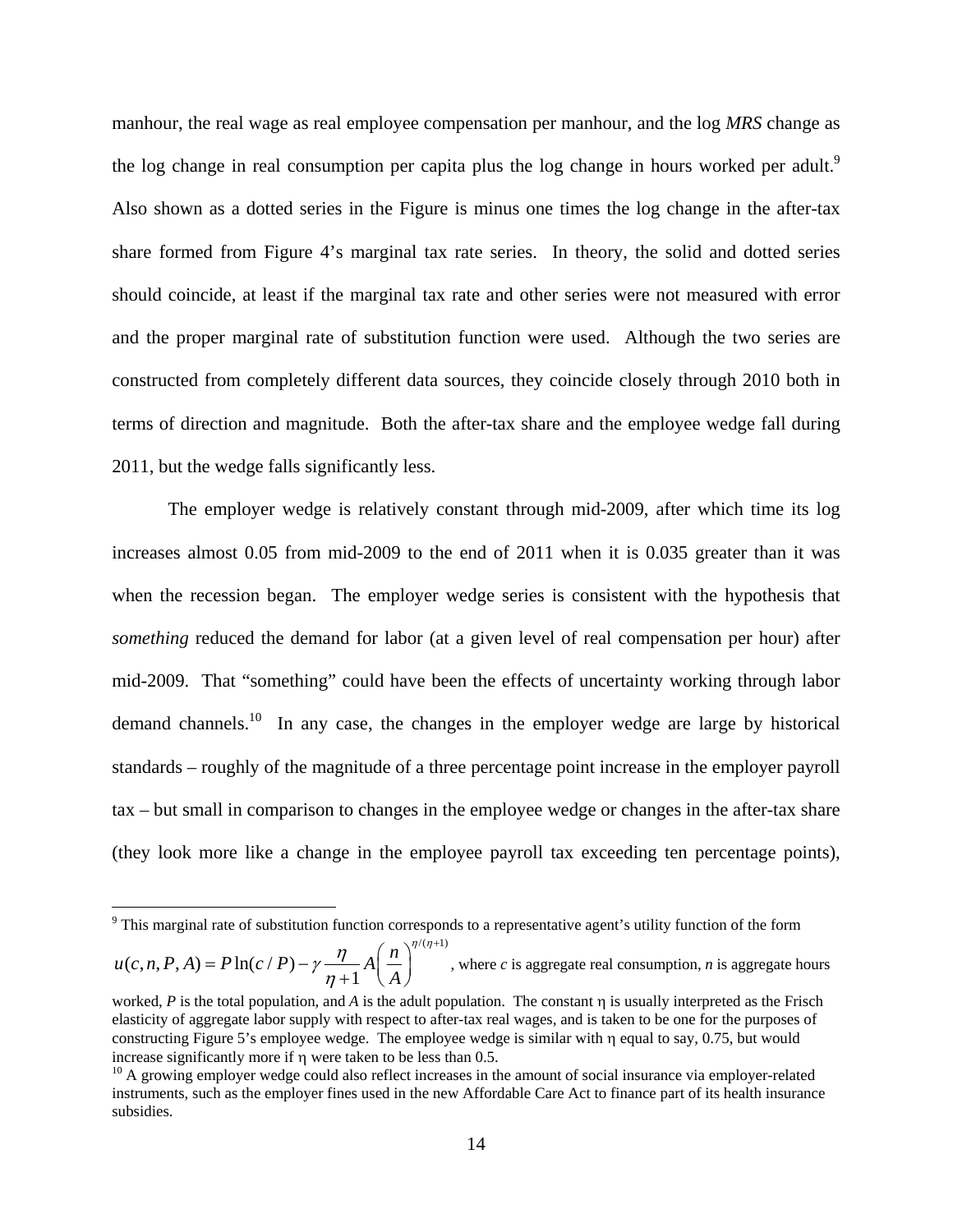which is one of the reasons why it is worth considering the idea that uncertainty affects the labor market through labor supply at least as much as it works through labor demand.

#### **Conclusions**

Safety net programs face a well-known equity-efficiency tradeoff: providing more resources for the poor can raise their living standards, but it also gives them less incentive to raise their own living standards. Most societies somehow balance the tradeoff by permitting outcomes to vary across people—less-than-perfect equity—yet still having some amount of redistribution.

The recent housing crash, financial crisis, or even political events may have altered the nature of this tradeoff or altered society's willingness to tolerate labor market inefficiency in order to have more equity. The tradeoff would be altered by a deterioration of information about labor market outcomes that would normally help distinguish luck from the consequences of worker effort. It could also be altered by an increase in non-diversifiable risk. An increase in risk aversion, or a reduction in welfare stigma, induces an optimal movement along that tradeoff in the direction of more social insurance. Under any of these scenarios, it would be no surprise that the social safety net expanded and labor market activity fell as much as they did, and uncertainty in one way or another would be the ultimate cause.

A previous literature has emphasized effects of uncertainty on the labor market through labor demand, in the sense that an employer's desired hiring depends not only on what employees will be paid in the short term but also on the degree of uncertainty about their future pay or other future costs of doing business. To the degree that wages adjust over time to reflect supply and demand, more uncertainty should in this view cause real wages to grow less than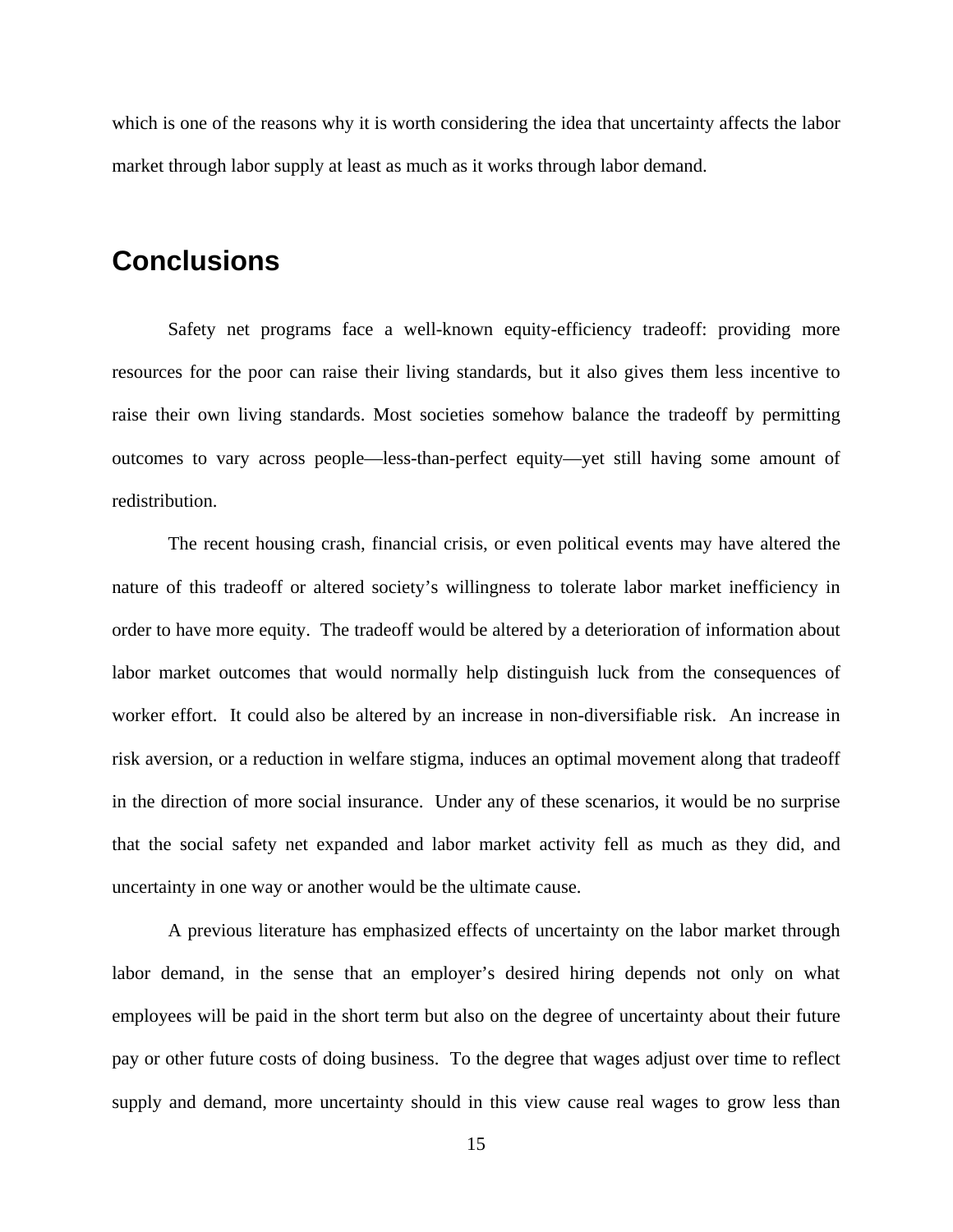productivity, which did not happen in the two or three years prior to mid-2009, but did happen after that. The growth of the employer wedge after mid-2009 amounted to about a 3-5 percent increase in the marginal payroll tax rate on employers, and is large by historical standards.

However, much of what happened in the labor market happened on the employee side. The marginal tax rate on employees, most of it implicit in safety net program spending rules, increased three or four times more than the employer wedge did. To the degree that fear and uncertainty about the economy motivated the new safety net program rules, they affected the labor market more through labor supply than they did through labor demand.

This paper examines the demand for social insurance in the context of an optimal social insurance model. I do not interpret the model results as proving that the actual safety net expansions of recent years were optimal. Indeed, the actual expansions had significant flaws, such as subjecting parts of the population to 100 percent tax rates (Mulligan 2013), subjecting households to additional policy randomness (Baker, Bloom and Davis 2011), and allowing households to participate in multiple uncoordinated insurance schemes (Mulligan 2012). Nevertheless, the model shows why we should not expect the social safety net to remain constant, and thereby not expect the labor market to remain constant, while households deal with added uncertainty.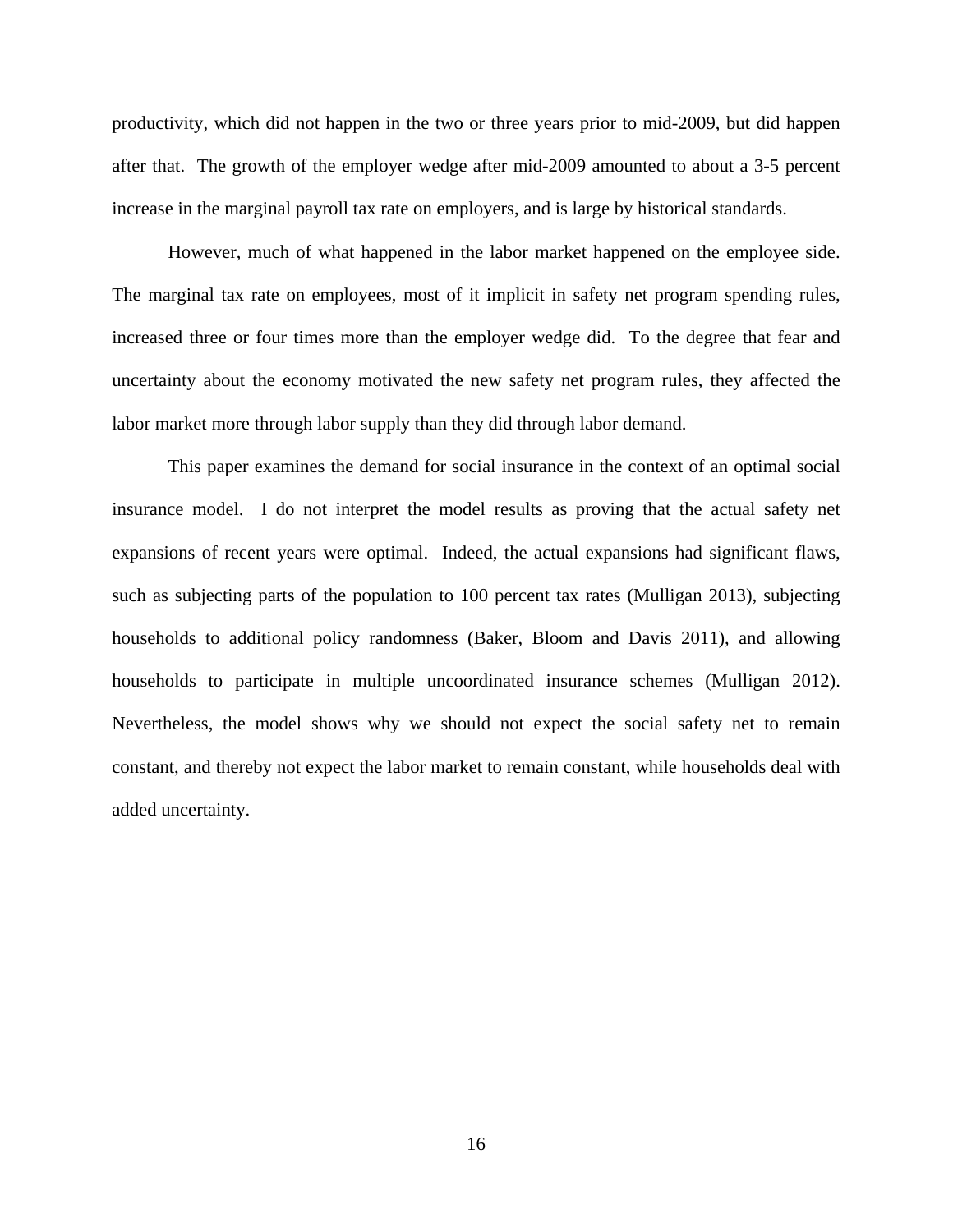#### **Appendix I: ARA Closed-Form Solution**

Following Holmstrom and Milgrom (1987, 323), assume a normal distribution for  $\varepsilon$  and let the utility function be of the ARA form  $u(x) = -e^{-rx}$ , let the wage elasticity of effort supply be one, and let the stigma cost  $\phi$  be zero. Equation (5) becomes

$$
\int u \left( \mu \varepsilon + \frac{1 + \phi \mu}{1 + \phi} (\mu / \gamma)^{\eta} - \gamma \frac{\eta}{\eta + 1} (\mu / \gamma)^{\eta + 1} \right) dG(\varepsilon) = -e^{-r \frac{1 + \phi \mu}{1 + \phi} (\mu / \gamma) + r \gamma (\mu / \gamma)^2 / 2 + \mu^2 r^2 s_{\varepsilon}^2 / 2}
$$
(8)

where  $s_{\varepsilon}$  is the standard deviation of the idiosyncratic private information risk. Maximizing with respect to the self-reliance rate  $\mu$ ,

$$
\mu = \left(1 + rs^2 \gamma\right)^{-1} \tag{9}
$$

Holding constant the effort disutility parameter  $\gamma$ , the comparative statics are the same as shown in the main text's equation (6):

$$
d \ln \mu = -(1 - \mu)2(d \ln s_{\varepsilon}) - (1 - \mu)(d \ln r) \tag{6}
$$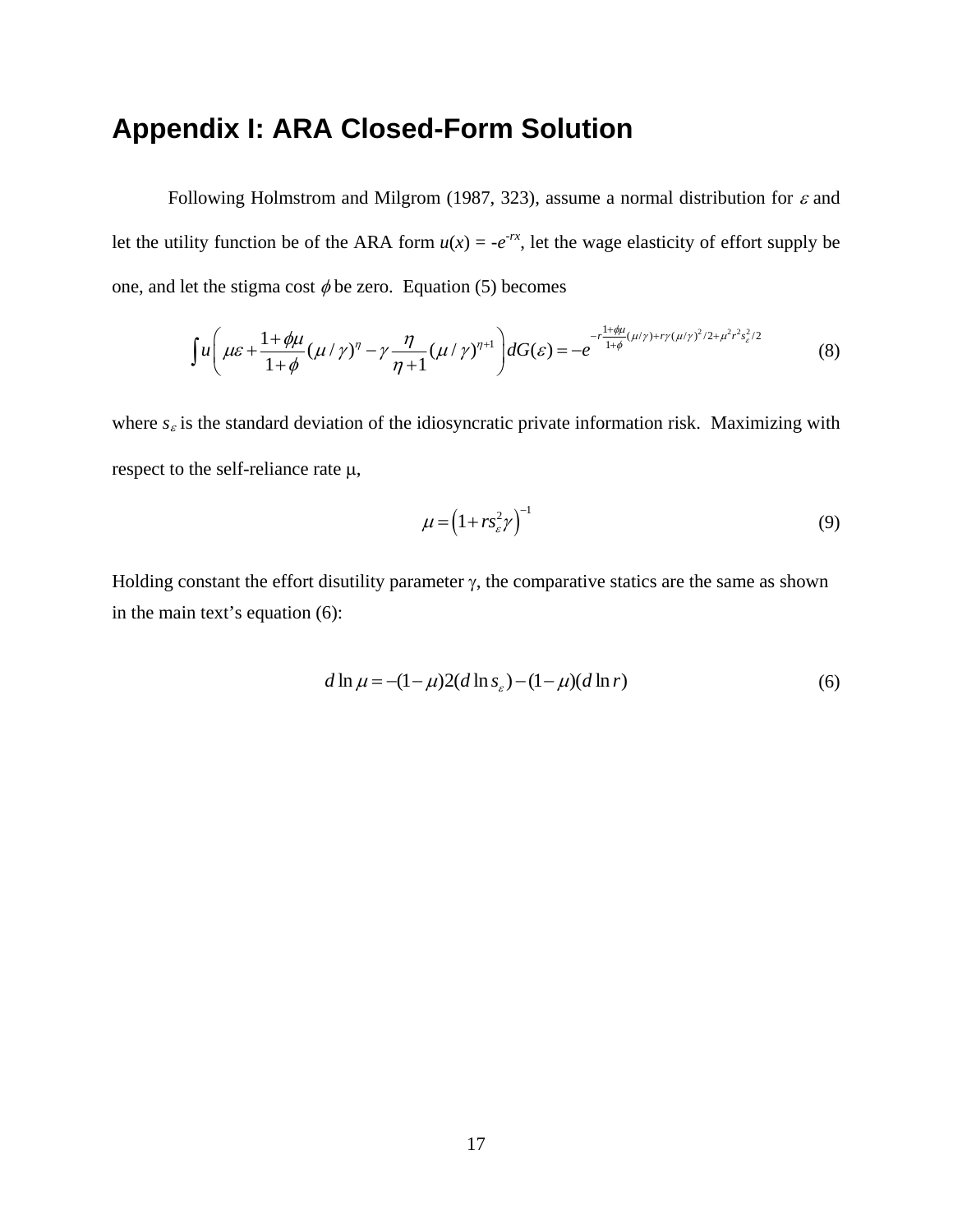# **Appendix II: Idiosyncratic Risk as Residual Wage Inequality**

Two key parameters in the model are changes over time in the risk aversion coefficient and in the amount of idiosyncratic private information risk. Both are difficult to measure directly. Outcome variability can be measured, but it's difficult to know how much outcome variability is the consequence of effort, or the consequence of anticipated factors, or the consequence of shocks whose origins are publicly known and thereby insured without moral hazard. Advancing risk measurement is beyond the scope of this paper, but this appendix offers a crude measure that might indicate the general direction of idiosyncratic private information risk changes and perhaps roughly indicate their magnitude.

One measure is a residual from an hourly low wage regression on indicator variables for white; calendar year; month of year; the interaction of an age quartic with educational attainment and sex; the interaction of educational attainment, sex, and presence of children under eighteen; and all interacted with married (spouse present). The sample was full-time employed persons aged 26-64 in the monthly CPS Merged Outgoing Rotation Groups for 2000 through 2010. The standard deviation of these residuals averaged 0.512 for 2006-2010, as compared to 0.551 for 2009-10: a log change of 0.073.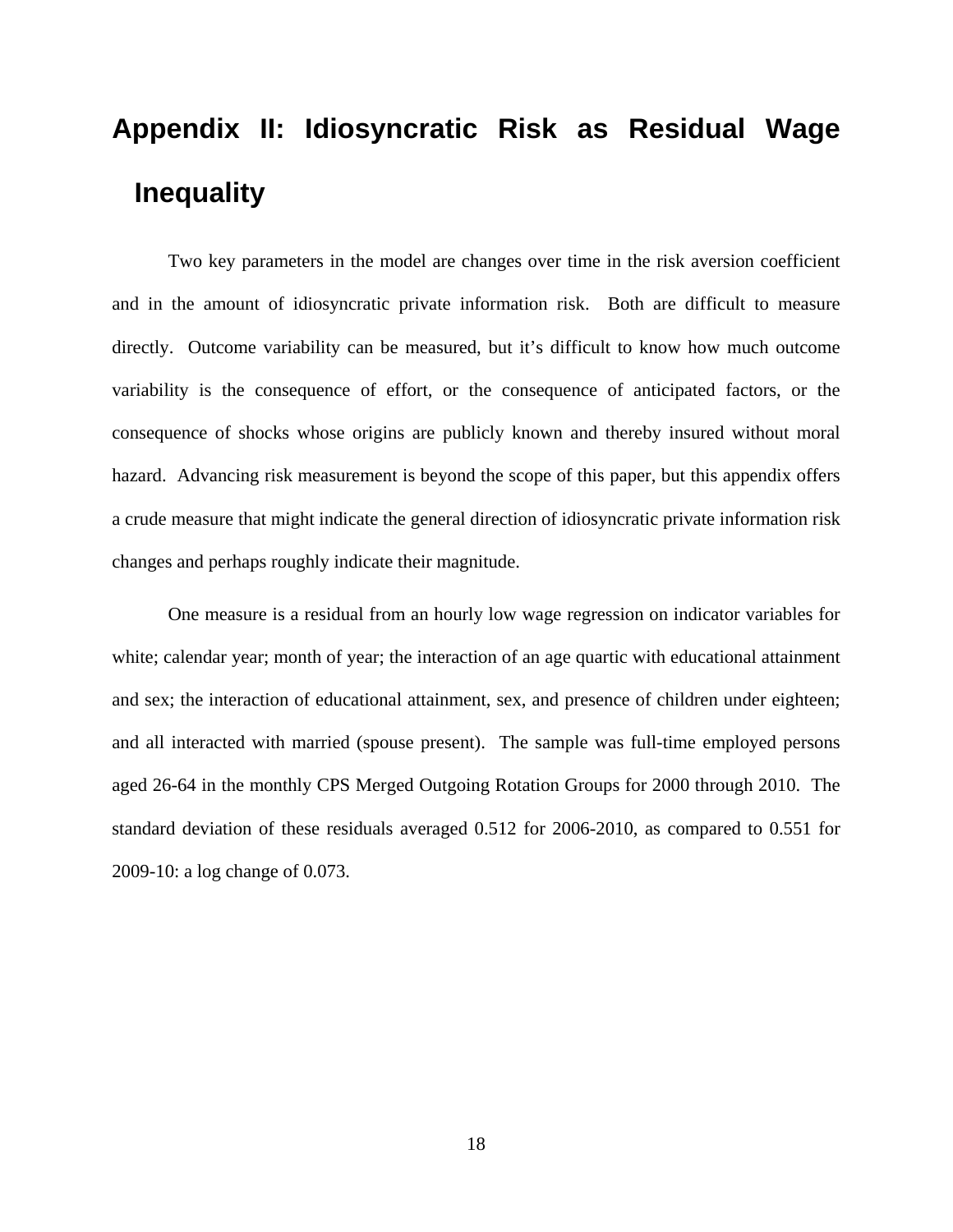### **Figure 1. The Equity-Efficiency Frontier**

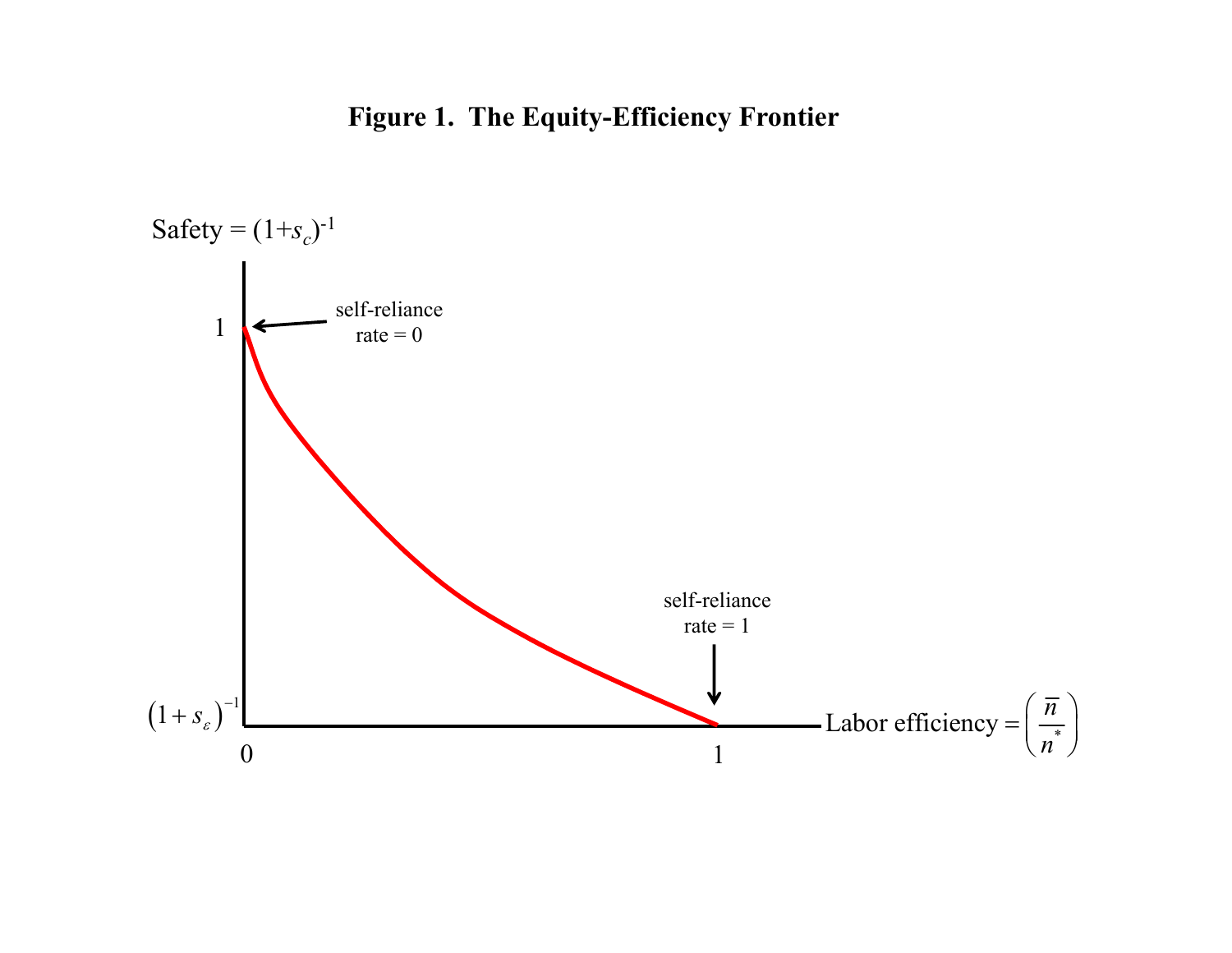### **Figure 2. Changes in the Equity-Efficiency Frontier**

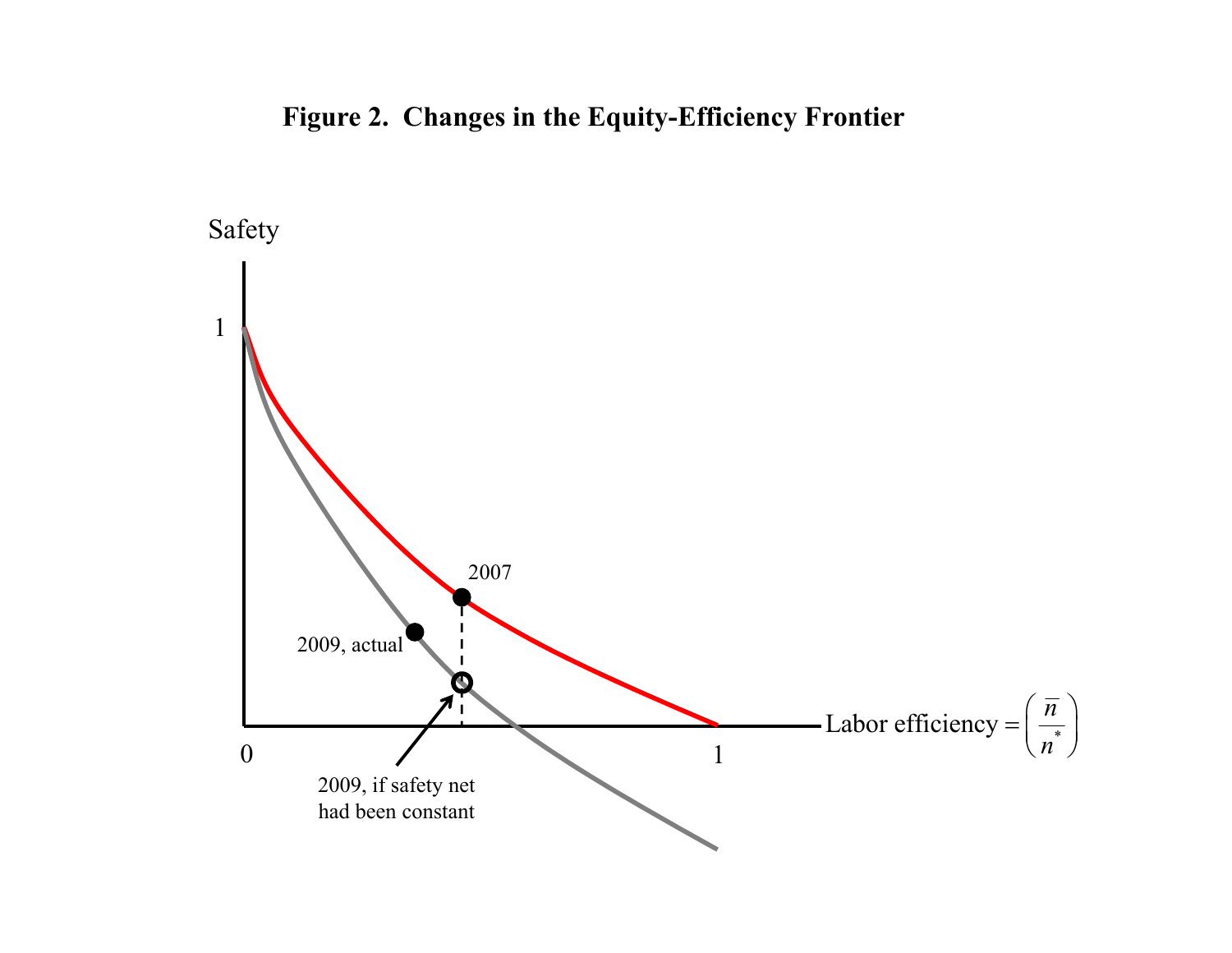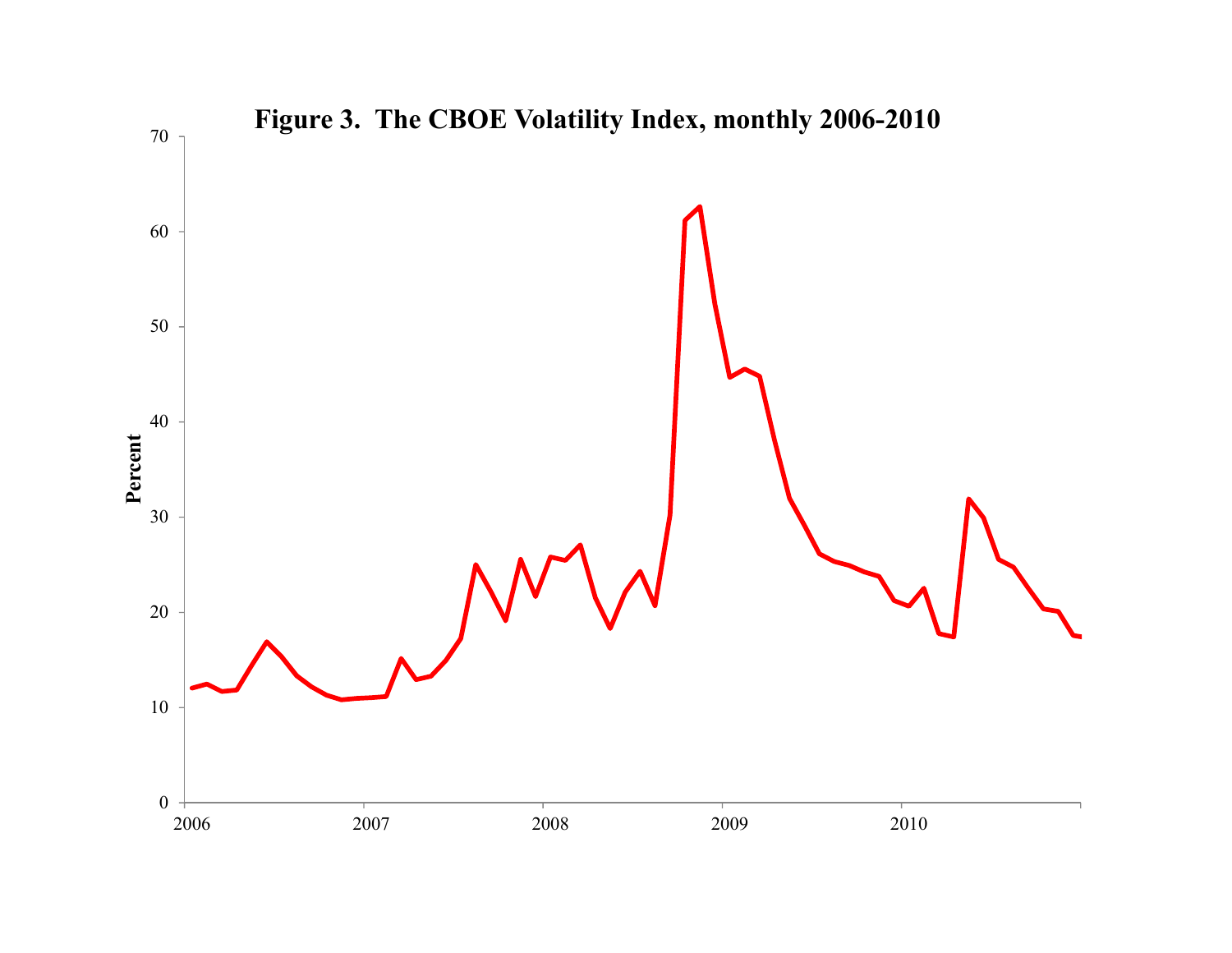

### **Figure 4. Statutory Marginal Labor Income Tax Rates**

for non-elderly heads or spouses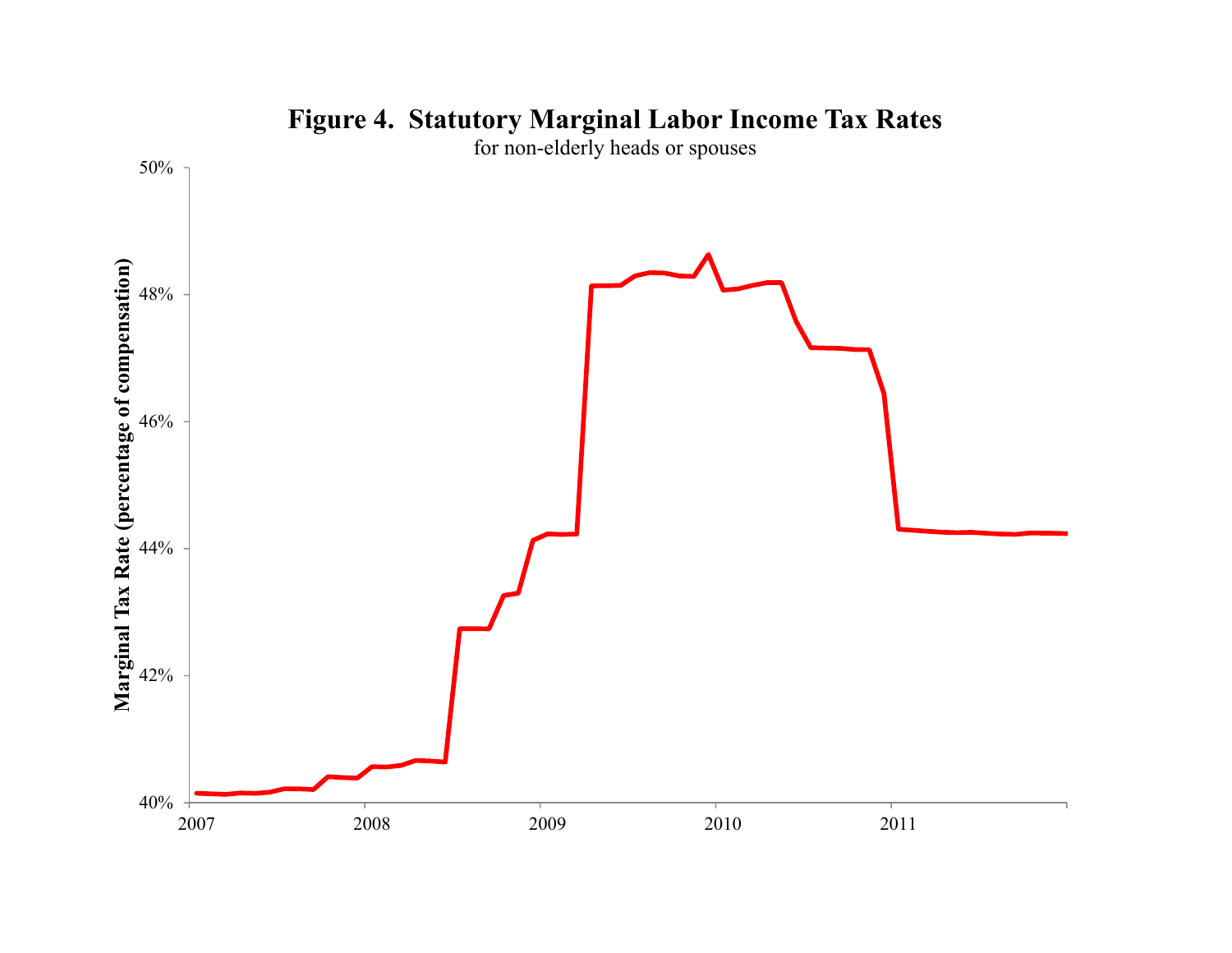

**Figure 5. Labor Market Wedges and Marginal Tax Rates**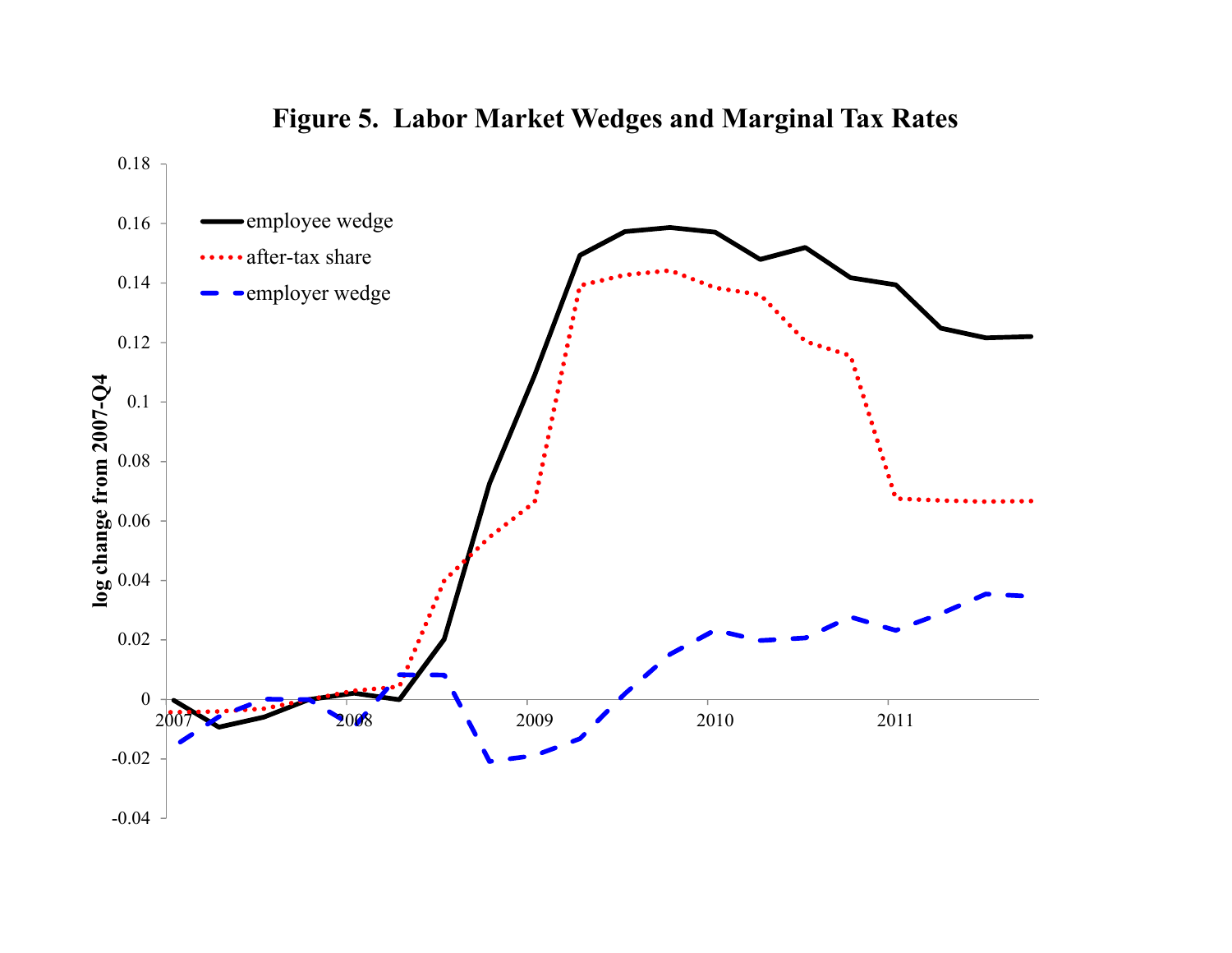#### **Bibliography**

- Baker, Scott R., Nicholas Bloom, and Steven J. Davis. "Measuring Economic Policy Uncertainty." *manuscript, University of Chicago Booth School of Business.*, October 2011.
- Bloom, Nicholas, Max Floetotto, Nir Jaimovich, Itay Saporta-Eksten, and Stephen Terry. "Really Uncertain Business Cycles." *manuscript, Stanford University*, December 2011.
- Campbell, John Y., and John H. Cochrane. "By Force of Habit: A Consumption‐Based Explanation of Aggregate Stock Market Behavior." *Journal of Political Economy* 107, no. 2 (April 1999): 205-51.
- Carroll, Christopher D. "Buffer-Stock Saving and the Life Cycle/Permanent Income Hypothesis." *Quarterly Journal of Economics* 112, no. 1 (February 1997): 1-55.
- Chicago Board Options Exchange. "The CBOE Volatility Index VIX." 2009. http://www.cboe.com/micro/vix/vixwhite.pdf (accessed January 6, 2012).
- Diamond, Douglas W., and Raghuram G. Rajan. "Fear of Fire Sales, Illiquidity Seeking, and Credit Freezes." *Quarterly Journal of Economics* 126, no. 2 (May 2011): 557-91.
- Eslami, Esa, Kai Filion, and Mark Strayer. "Characteristics of Supplemental Nutrition Assistance Program Households: Fiscal Year 2010." *Supplemental Nutrition Assistance Program (SNAP) Studies.* September 2011.

http://www.fns.usda.gov/ora/menu/Published/snap/FILES/Participation/2010Characteristi cs.pdf (accessed November 5, 2011).

- Garen, John E. "Executive Compensation and Principal-Agent Theory." *Journal of Political Economy* 102, no. 6 (1994): 1175-99.
- Holmstrom, Bengt, and Paul Milgrom. "Aggregation and Linearity in the Provision of Intertemporal Incentives." *Econometrica* 55, no. 2 (March 1987): 303-28.
- Lucas, Robert E. Jr. "Bernanke is the Best Stimulus Right Now." *Wall Street Journal*, December 2008.
- Meltzer, Allan H., and Scott F. Richard. "A Rational Theory of the Size of Government." *Journal of Political Economy* 89, no. 5 (October 1981): 914-27.
- Mirrlees, James A. "An Exploration in the Theory of Optimum Income Taxation." *Review of Economic Studies* 38, no. 114 (April 1971): 175-208.
- Mulligan, Casey B. "The ARRA: Some Unpleasant Welfare Arithmetic." *NBER working paper*, no. 18591 (February 2013).